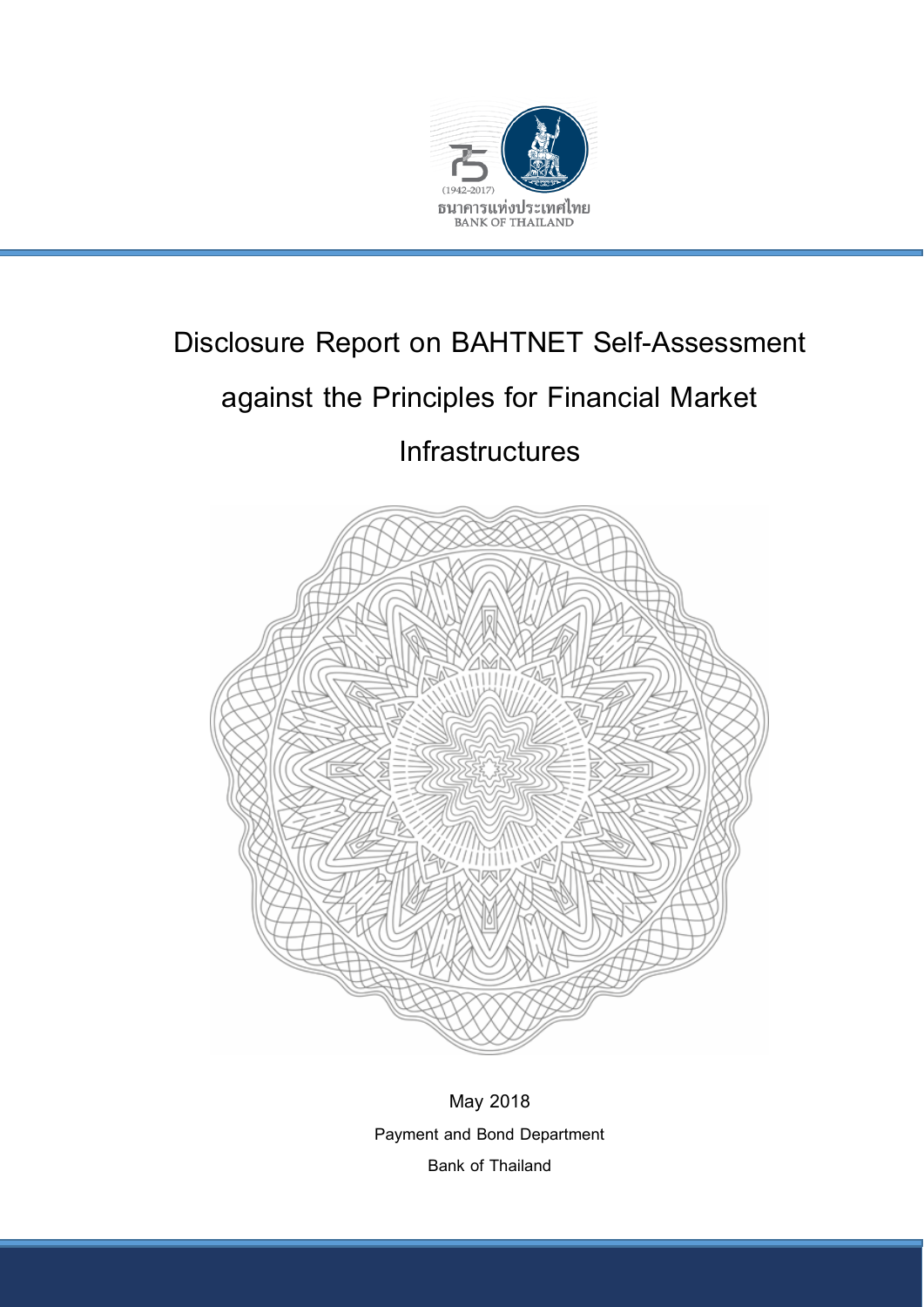# **Table of Contents**

| 1.1 Overview of the Payment and Settlement Systems in Thailand3       |  |
|-----------------------------------------------------------------------|--|
|                                                                       |  |
|                                                                       |  |
|                                                                       |  |
|                                                                       |  |
|                                                                       |  |
|                                                                       |  |
|                                                                       |  |
|                                                                       |  |
| Principle 3 – Framework for the Comprehensive Management of Risks  15 |  |
|                                                                       |  |
|                                                                       |  |
|                                                                       |  |
|                                                                       |  |
|                                                                       |  |
|                                                                       |  |
|                                                                       |  |
|                                                                       |  |
|                                                                       |  |
|                                                                       |  |
|                                                                       |  |
|                                                                       |  |
|                                                                       |  |
|                                                                       |  |
| Principle 23: Disclosure of Rules, Key Procedures, and Market Data 30 |  |
|                                                                       |  |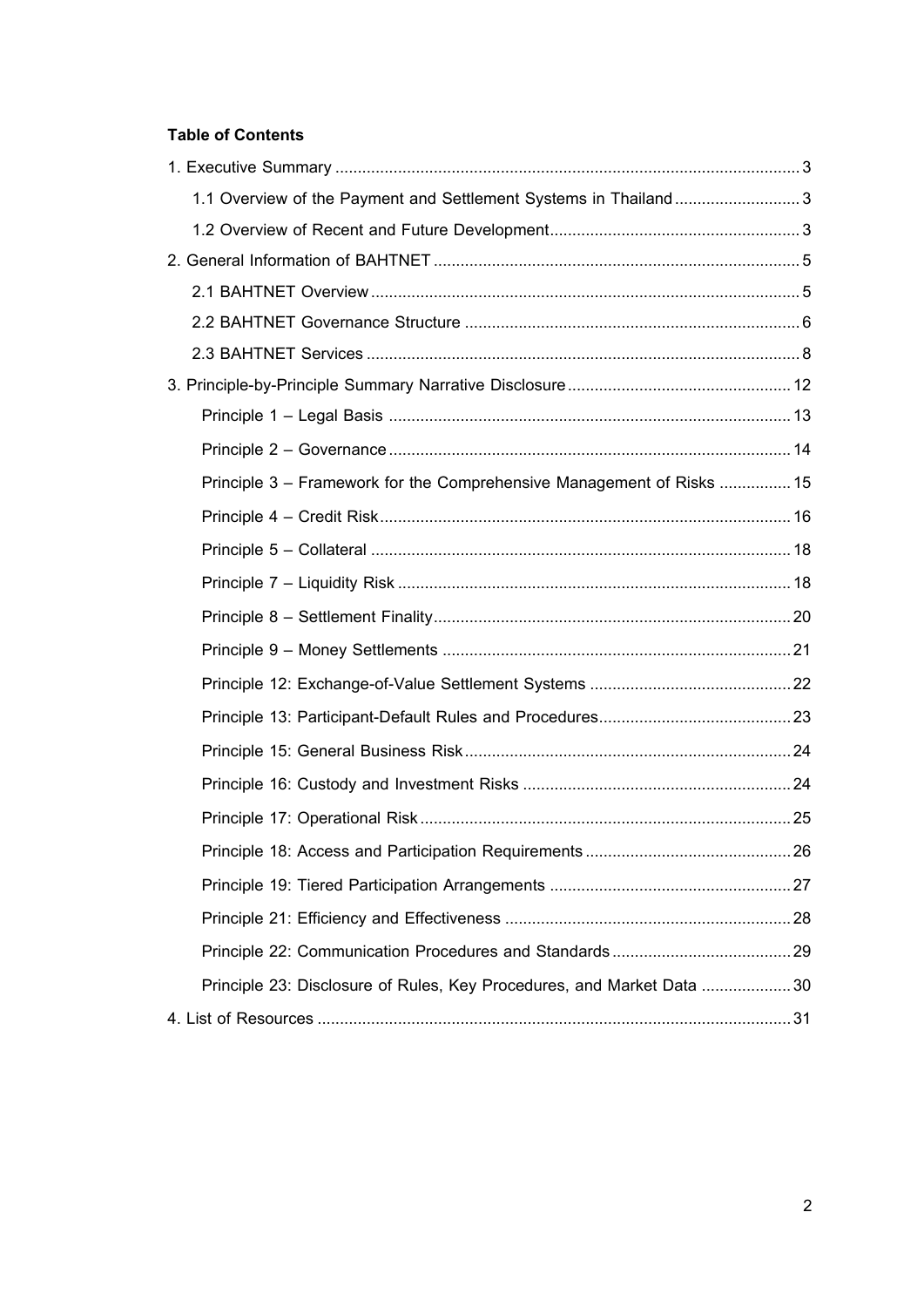## <span id="page-2-1"></span><span id="page-2-0"></span>**1. Executive Summary**

#### **1.1 Overview of the Payment and Settlement Systems in Thailand**

Thailand's payment systems consist of large value payment system (LVPS) and retail payment systems (RPSs), all regulated and overseen by the Bank of Thailand (BOT). The BOT itself owns and operates the only LVPS in Thailand, BAHTNET (Bank of Thailand Automated High-value Transfer Network), and ICAS (Imaged Cheque Clearing and Archive System), a major RPS. Other RPSs for interbank fund transfers operated by the private sector comprise the National Interbank Transaction Management and Exchange Company Limited (NITMX) and Processing Center Company Limited (PCC); serving single and bulk payments, and internet and mobile transfer respectively.

On the securities and capital markets side, fixed-income securities traded Overthe-Counter (OTC) are settled through Thailand Securities Depository Co.,Ltd. (TSD), whereas fixed-income securities, equities, and derivatives traded on the stock exchange are cleared and settled through Thailand Clearing House Co.,Ltd. (TCH). Both TSD and TCH are the subsidiaries of the Stock Exchange of Thailand (SET) and under the Securities and Exchange Commission (SEC)'s oversight.

## **1.2 Recent and Future Development**

<span id="page-2-2"></span>Under the Bank of Thailand Act B.E. 2485 (BOT Act) and the amendments, the BOT's major role is to maintain monetary stability, financial institution system stability, and payment systems stability. The Payment Systems Committee (PSC) is established under Sections 17(4), 28/11 and 28/12 of the law, as an FMI's board, to formulate the policies relating to payment systems and interbank clearing system with the goal to sustain the country's payment systems efficiency and stability. The PSC also stipulated that the oversight of these payment systems should be conducted in compliance with the Principles for Financial Market Infrastructures (PFMIs).

#### **1.2.1 Recent development**

(1) Since the Financial Sector Assessment Program (FSAP) was conducted in 2007, major developments have been implemented to mitigate risks in BAHTNET as follows:

 Cross-border PvP (Payment versus Payment) linkage between BAHTNET and USD CHATS for THB/USD FX settlements, as an alternative to mitigate FX settlement risks has been established in 2014;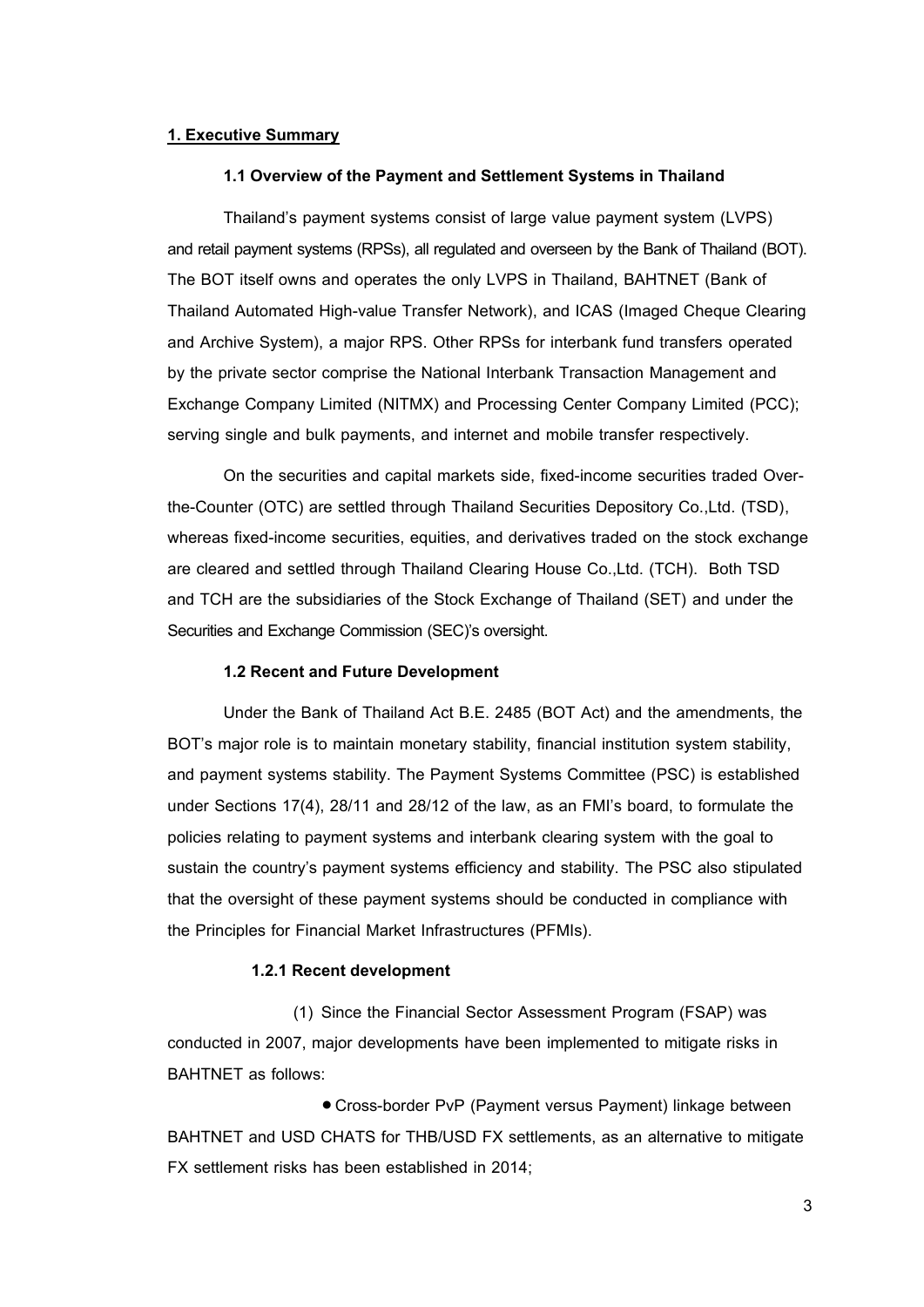Securities Requirement for Settlement (SRS) to mitigate settlement risks resulting from net settlements was launched in 2015;

● BAHTNET is certified to ISO27001 to be in line with international security standards in 2015;

 Code of Conduct for Security Management System was published in 2016;

 Arrangements for cooperative oversight among domestic and international authorities and cross-border infrastructures were strengthened in 2017;

 Monitoring Dashboard for the BOT and participants to monitor liquidity and manage suspicious transactions in BAHTNET was implemented in 2017;

 BAHTNET platform was upgraded for system capacity enhancement in 2017;

 Security of BAHTNET is strengthened by enforcing participants' compliance with ISO27001 and SWIFT Customer Security Program (CSP) in 2018;

Enacted the Payment Systems Act in 2018.

(2) BAHTNET self-assessment against PFMI was undertaken in 2016. Actions that were taken to address the gaps as follows:

Annual review of haircuts has been implemented since 2017;

The management of Operational Risk with regard to system

availability and performance stress test have been conducted regularly since 2017;

 Rules and regulation in regard to the Finality of Payment and Default Procedures according to the Payment Systems Act are implemented in 2018;

 Comprehensive BAHTNET Risk Management Framework, which provides clarity and details on Risk Policy, Risk Governance and Risk Appetite, is developed in 2018;

 Responses to the CPSS-IOSCO Disclosure Framework has been conducted regularly and the disclosure of BAHTNET Self-Assessment Report is published in 2018.

## **1.2.2 Future Development: Next Generation BAHTNET**

Although BAHTNET has been improved periodically to enhance efficiency and ensure system stability, the changing payment landscape and technological advancement are a driving force in shaping Thailand's core payment infrastructures. In this regard, the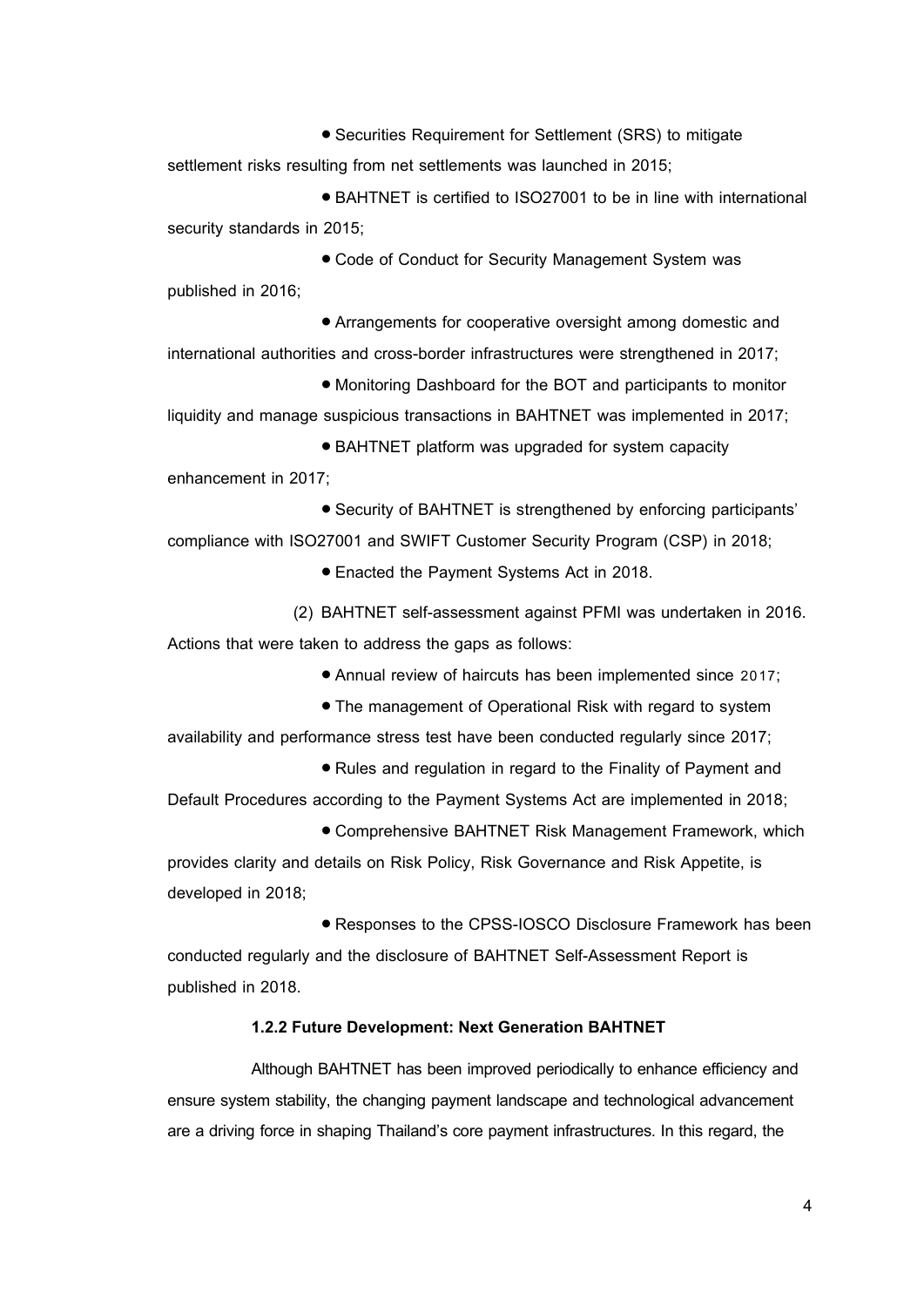BOT is in the process of developing a three-year plan for the next generation of BAHTNET, focusing on 3 areas: Functionality, Interoperability, and New Technology.

Firstly, system functionality will be enhanced to support changing demands and achieve greater system resilience, hence mitigating settlement risks in line with international standards. Secondly, the BOT foresees the importance of preparation for connectivity among domestic and cross-border payment infrastructures, which will help facilitate digital economy and economic expansion. Lastly, the BOT will explore blockchain technology to improve system efficiency and provide innovative payment services.

#### <span id="page-4-1"></span><span id="page-4-0"></span>**2. General Information of BAHTNET**

### **2.1 BAHTNET Overview**

BAHTNET, deemed as Systemically Important Payment System or Financial Market Infrastructure (FMI) in Thailand, was developed by the BOT and launched in 1995 to serve as the backbone infrastructure for interbank high-value funds transfer settlement.

BAHTNET serves large value interbank funds transfer in Thai Baht (THB) on Real Time Gross Settlement (RTGS) basis, third party funds transfer for bank customers and the government (through Government Fiscal Management Information System or GFMIS), and settlement for cash leg of the government bonds trading, along with inquiry services. Other services include final settlements for net position of retail payment systems and the net position for cash leg of securities settlements, as well as providing a platform for transmitting and receiving messages between the BOT and financial institutions and other eligible organizations who have an obligation to maintain deposit or settlement accounts at the BOT (Participants).

In 2017, BAHTNET handled 4.22 million transactions, valued at 890 trillion THB (averaging 17,309 transactions and 3.65 trillion THB per working day).



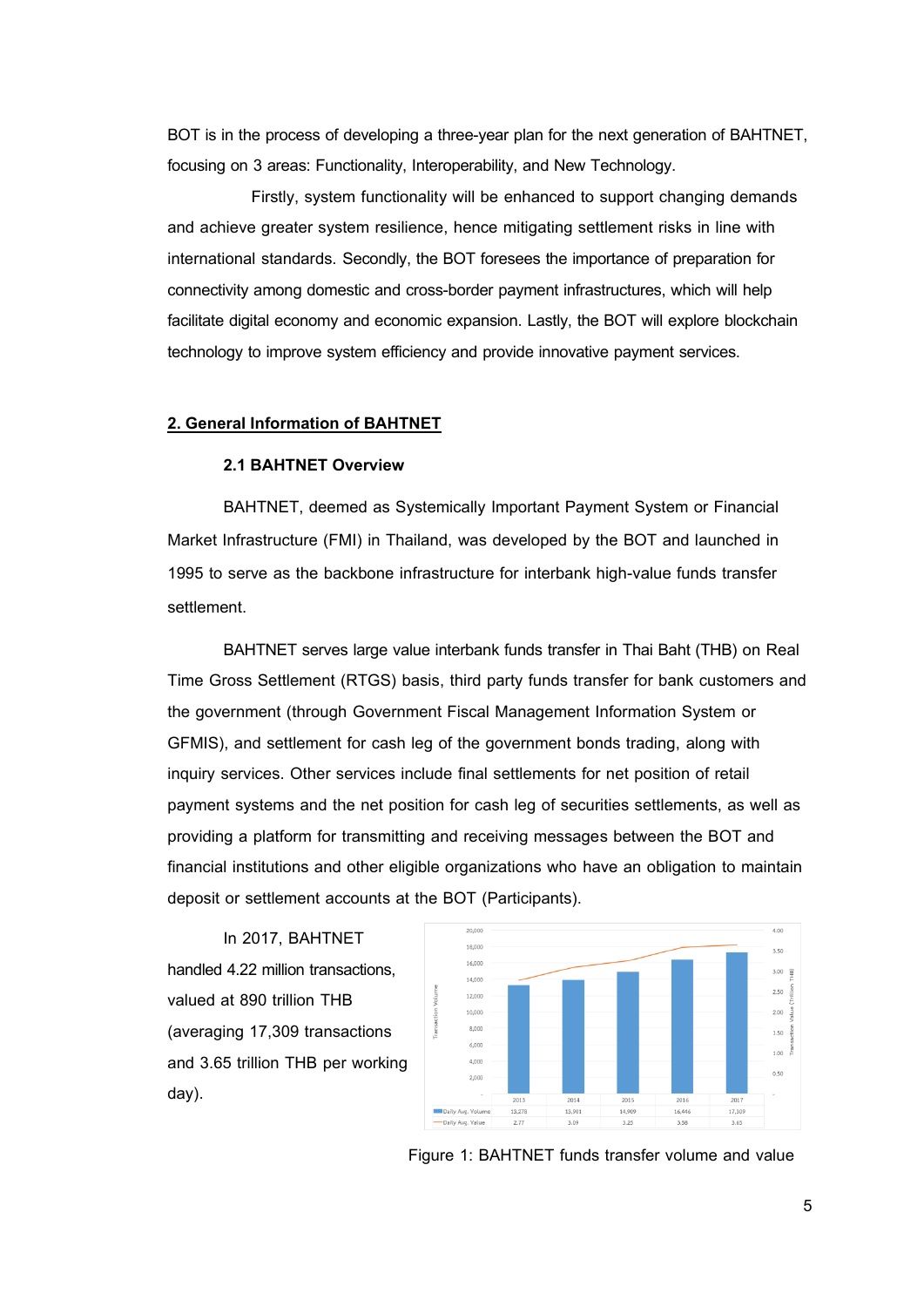## <span id="page-5-0"></span>**2.2 BAHTNET Governance Structure**

#### **2.2.1 Line of Responsibilities and Accountabilities:**

The oversight and the operation of BAHTNET are under a separate line of command in order to achieve the balance of power, as well as to ensure clear and transparent responsibilities and accountabilities. At present, the BOT's responsibilities related to payment systems are as follows:



Figure 2: Lines of Defense

# **2.2.2 Lines of Defense**

Several departments in the BOT are involved in ensuring safe, sound, and good governance of BAHTNET. The Payment and Bond Department (PBD), as the BAHTNET operator, is the first line of defense. The PBD is accountable for establishing the BAHTNET risk management framework and for any policy issues related to risk management, efficiency and safety of BAHTNET, the PBD has to notify the PSC which acts as the FMI's board.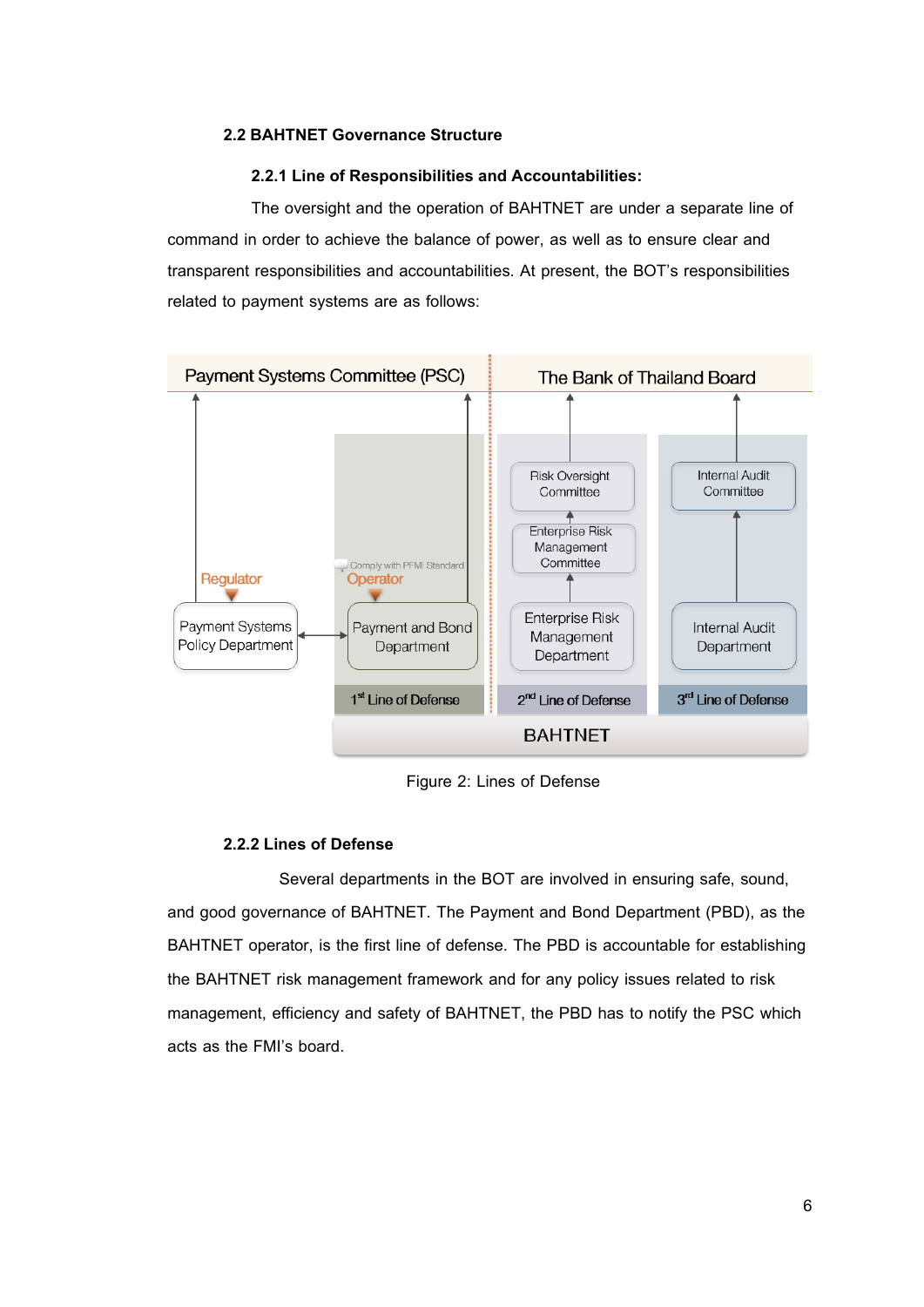The Enterprise Risk Management Department serves as the second line of defense, overseeing operational risk and the exercise of Business Continuity Plan (BCP) for the systems operated by the BOT.

The Internal Audit Department serves as the third line of defense, responsible for auditing the operation of BAHTNET system and risk management including compliance with the rules and duties of the BOT as prescribed in BAHTNET regulations. The audit result is reported to the Audit Committee, chaired by an outside expert.

#### **2.2.3 Oversight of BAHTNET**

The Payment Systems Department (PSD) oversees BAHTNET through a five-step process: 1) on-going oversight and monitoring 2) assessment 3) on-site examination 4) report to the Payment Systems Committee (PSC) and 5) inducing changes where necessary.

Information collected from the on-going oversight and monitoring is assessed against the PFMI standards and on-site examination will be undertaken as deemed necessary. The scope and issue of an on-site examination will depend on findings as identified in self-assessment reports based on PFMI-compliance and internal/external audit reports. In this regard, if the PSD finds a particular gap from its assessment, the PSD shall report the gap and propose recommendations for the PSC's approval and take necessary actions.

#### **2.2.4 Cooperative Oversight over other FMI Linkages**

In order to ensure safety, reliability, and efficiency of the payment systems linkages, the BOT has established cooperative oversight arrangements with relevant domestic and international regulators. Such arrangements cover oversight information, potential risks from system linkages and participants in the linked systems, risk management frameworks, as well as related requirements, rules and regulations. At present, the BOT has established cooperative oversight arrangements with the following domestic and overseas regulatory authorities:

(1) The Securities and Exchange Commission (SEC) which regulates Central Securities Depositories, Securities Settlement Systems (SSS), and Central Counterparties (CCP). The Memorandum of Understanding (MOU) between the BOT and the SEC on cooperative oversight for Delivery versus Payment (DvP) linkage states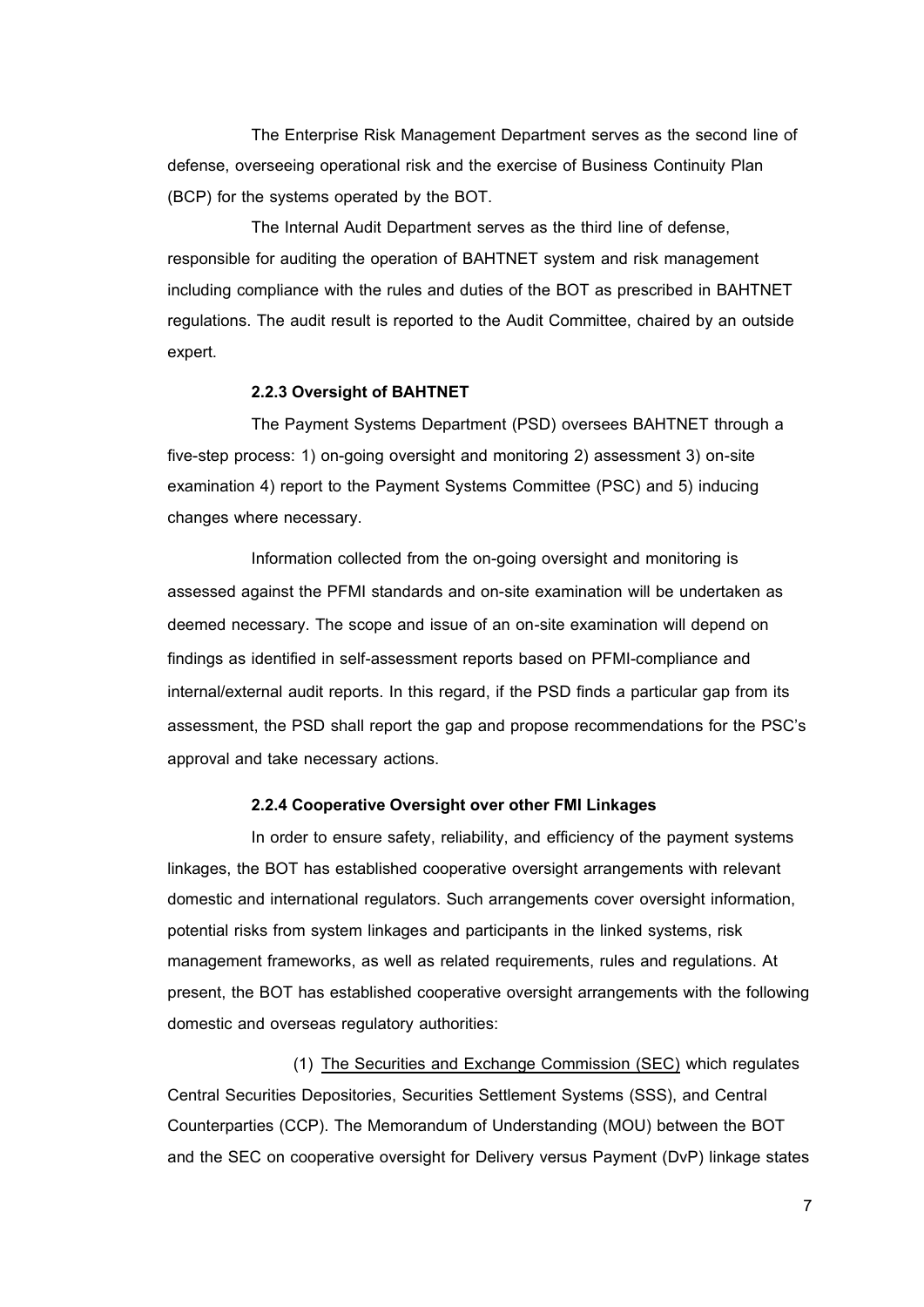that both are obligated to share oversight information under both normal and emergency circumstances.

(2) The Hong Kong Monetary Authority (HKMA) that regulates the USD CHATS which is linked with BAHTNET for cross-border Payment Versus Payment (PvP). The BOT and the HKMA share oversight information on the RTGS system and would consult and cooperate in accordance with the MOU on cooperative oversight for PvP linkage, which includes necessary communication and information sharing in the event affecting the RTGS system on both sides.

## **2.3 BAHTNET Services**

<span id="page-7-0"></span>BAHTNET services are defined in BAHTNET Regulations which are available via BOT website and circulars.

#### **2.3.1 Participants**

The BOT adopts open and fair access criteria for bank and non-bank participants. The classification of participants are as follows:

(1) Direct Participant: Participant who is authorized to send and receive funds transfer, as well as to perform other functions in the BAHTNET system.

(2) Associate Participant: Participant who is authorized to use BAHTNET services via a direct participant's BAHTNET Workstation Subsystem.

Both types of participants are required to maintain their own current accounts at the BOT. At the end of 2017, there are 62 BAHTNET participants, consisting of 58 direct participants and 4 associate participants.

#### **2.3.2 Access Channel**

BAHTNET provides two access channels for participants:

(1) SWIFT Network: Participants with high volume and value transactions send and receive funds transfer messages, in accordance with SWIFT message standards through the SWIFT network. Participants can link their internal system with BAHTNET in a Straight-through Processing (STP) manner, thereby increasing efficiency in the system.

(2) BAHTNET Web Service: Non-SWIFT participants can access BAHTNET through the Bank of Thailand Electronic Financial Services (BOT-EFS). Participants can send and receive messages through BAHTNET Web service, with the message format developed in line with the SWIFT message standard.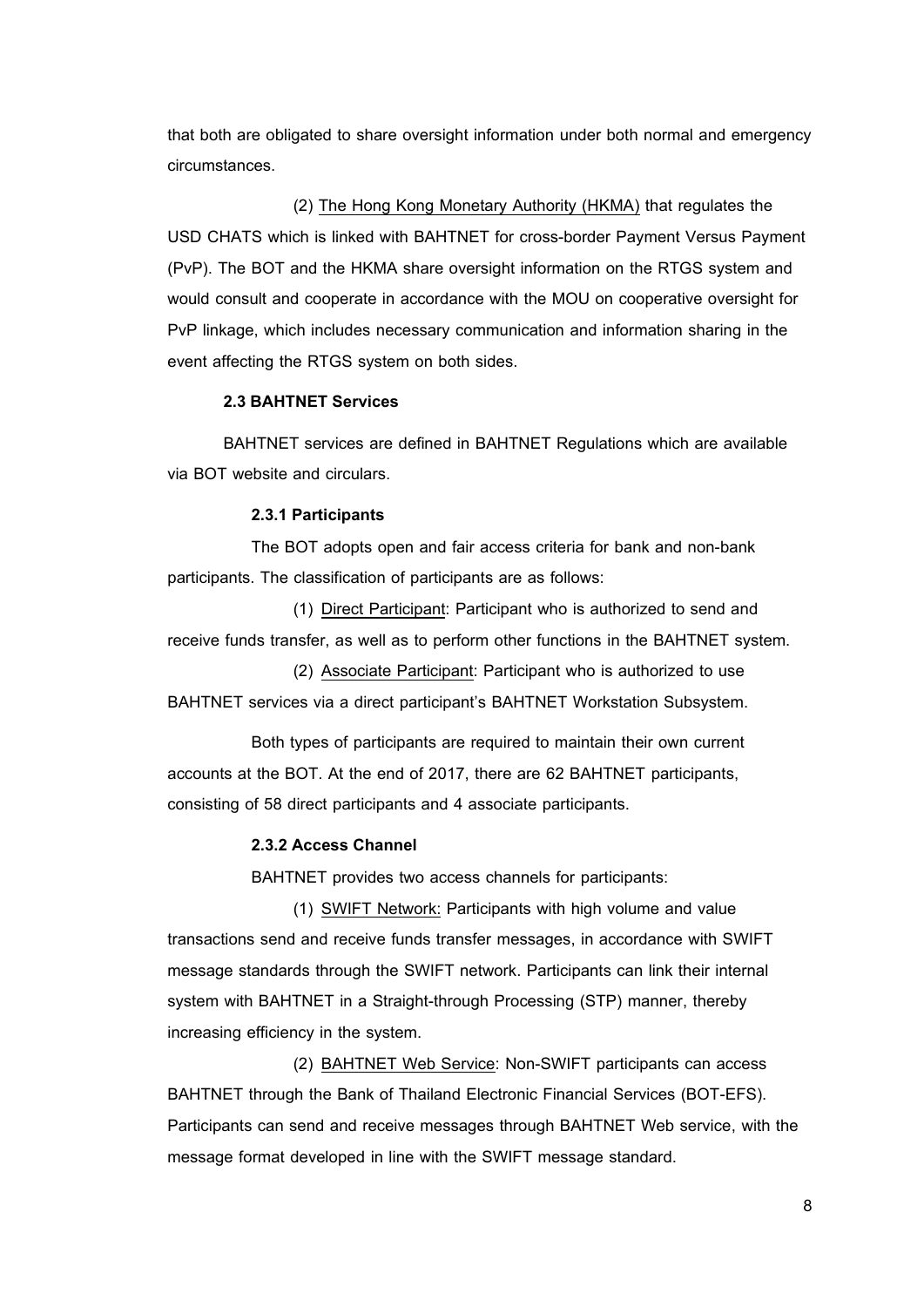Both SWIFT and non-SWIFT participants, are required to use BAHTNET Web service for inquiries of account balance and movement, which include functions for queue management, transactions and liquidity monitoring and reports. Moreover, SWIFT participants can use BAHTNET Web service as their backup channel.

#### **2.2.3 BAHTNET Functions**

The system operates daily from 8:30 to 17:30, except on bank holidays. It offers the following services:

(1) Interbank Funds Transfer: Allow a participant to transfer funds from its account to another participant's account or between its own accounts.

(2) Third Party Funds Transfer: Allow a participant to transfer funds as ordered by its client, from the client's account at the bank to a beneficiary account at the recipient bank. In accordance with each bank's Service Level Agreement, funds are available for the beneficiary on the same day basis.

(3) Multilateral Funds Transfer (MFT): Allow a number of simultaneous debit/credit funds transfer accordingly to the net positions from clearinghouse to be settled across participants' accounts. A clearinghouse that relies on BAHTNET settlement service can transmit MFT for the interbank settlement of net positions resulting from retail payments and capital market transactions.

(4) Government Payment Transaction: Permit government agencies to directly transmit data from the Government Fiscal Management Information System (GFMIS) for the Comptroller General's Department, to BAHTNET in order to facilitate revenue submission and budget disbursement.

(5) Securities Settlement: Allow the settlement of cash leg for securities transactions to be settled in BAHTNET. Securities transactions and settlements are performed through TSD's Post Trade Integration (PTI) system. The BOT and TSD/TCH have developed the RTGS-DvP linkage to facilitate the Delivery Versus Payment linkage for government securities traded on the OTC market.

(6) FX Settlement: Allow participants to simultaneously transfer funds for foreign exchange settlements in Thai Baht (THB) in Thailand and US Dollar (USD) in Hong Kong under the BAHTNET and USD CHATS linkage. Transactions are settled through the linkage on PvP gross settlement basis.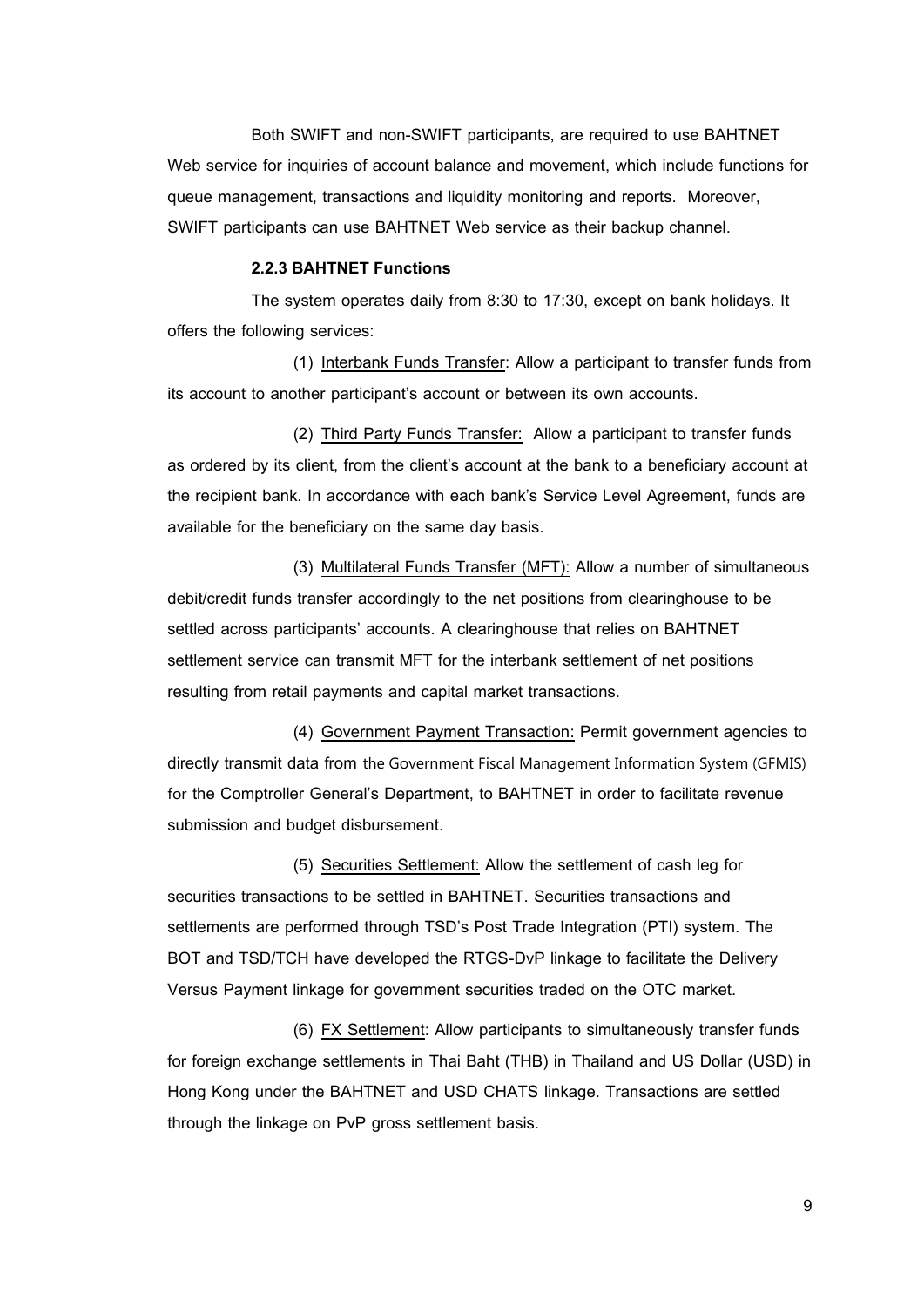(7) Inquiry: Allow participants to access the information pertaining to their own deposit/settlement accounts at the BOT, e.g. the account balance, account movements, and the status of 'in queue' and processed transactions.

(8) Bilateral Communication: Allow a participant to communicate with one another via the BAHTNET system at any time during the operating hours.

(9) Message Broadcast: Permit the BOT to broadcast messages to all participants and a participant, through its request to the BOT, to broadcast messages to all other participants.

#### **2.3.4 Security Management**

As the development of BAHTNET is based on RTGS basis to support highvalue funds transfer, the BOT maintains high-security standards to ensure the system's reliability and resilience.

Participants transmitting messages to BAHTNET via SWIFT channel must comply with the SWIFT security standards. Participants transmitting messages via BOT-EFS Web channel must have a private key and token to create the digital signature required for the verification of electronic activities.

In order to enhance information security management, BAHTNET was certified to ISO27001 in 2015. The BOT also published Code of Conduct for Security Management System in 2016. Furthermore, all BAHTNET participants are required to keep their BAHTNET workstations in compliance with ISO27001 and SWIFT Customer Security Program (CSP) by 2018.

## **2.3.5 Settlement Procedures and Risk Management**

Several incentives and risk management measures have been put in place for both participants and the BOT to manage risks arising from BAHTNET operations as follows:

(1) Liquidity Risk Management: The BOT provides liquidity saving mechanism on real time basis as follows:

 Intraday Liquidity Facility (ILF): The facility provides participants intraday liquidity against eligible collaterals to support liquidity management. The BOT provides ILF on the fully collateralized basis to BAHTNET participants who are financial institutions. The collaterals are valued on a daily mark-to-market basis with the same haircut rate applied by the BOT Financial Markets Operation.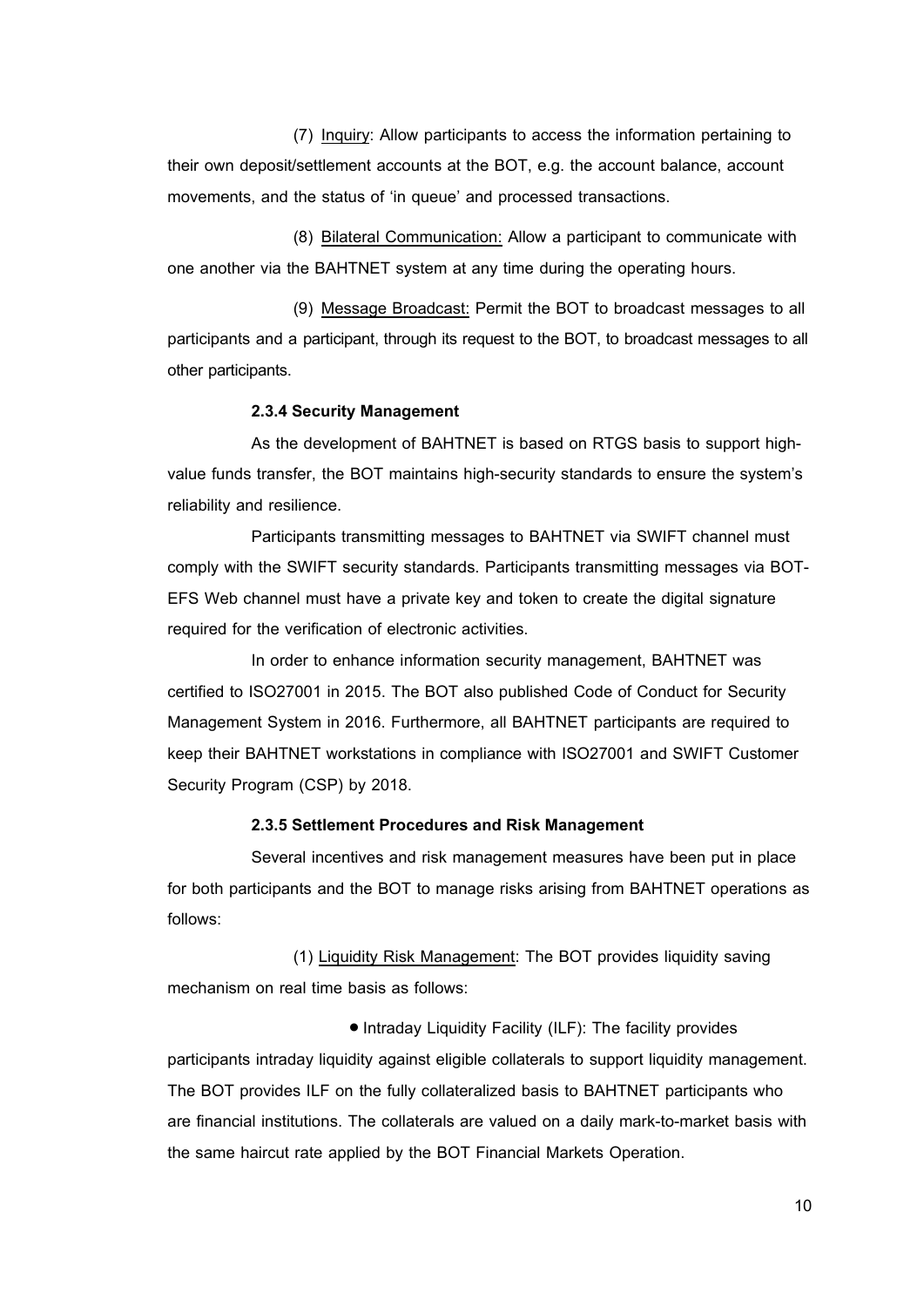Queuing Mechanism: The mechanism that puts transfer instructions with insufficient funds in the sending institution's account on hold. The sending institution can re-assign the priority of pending instructions in their queues through its workstation.

 Gridlock Resolution: The algorithm that solves the problem for sets of unsettled transactions initiated by subsets of participants resulting from insufficient funds in their accounts.

 Throughput Guideline: BAHTNET participants are required to transfer at least 30 percent of their daily settlement value by noon and at least 70 percent by 15:00. This condition is imposed to ensure smooth operation of the settlement process and to avoid heavy congestion of instructions and liquidity in the afternoon.

(2) Settlement Risk Management: The BOT has launched the Securities Requirement for Settlement (SRS) facility to mitigate settlement risks of MFT in case that a participant has insufficient funds to complete a settlement.

(3) Credit Risk Management: With BAHTNET's provision of funds transfer based on an RTGS basis, the instruction will result in the immediate transfer of funds from the sending institution's account to the receiving institution's account. To avoid credit risk, the collaterals are marked to market and a prudent haircut policy is applied.

(4) Operational Risk Management:

 Target System Availability: Operational risk is addressed to ensure high degree of security and operational reliability in normal and emergency circumstances. To make sure that BAHTNET provides smooth functioning of payment systems, the BOT monitors BAHTNET's system availability and establishes standard incident reporting systems, processes and procedures.

 Business Continuity Plan (BCP): The BOT has developed a BCP to cope with a wide range of incidents and failures. Various scenarios and staffs' responsibility are analyzed and reviewed on an annual basis. BCP testing with participants are undertaken as specified in the manual and participants are requested to regularly take part in the contingency and disaster plan testing. Furthermore, participants are required to exercise their BCPs at least once a year and the top management is obliged to notify the BOT of the exercise completion.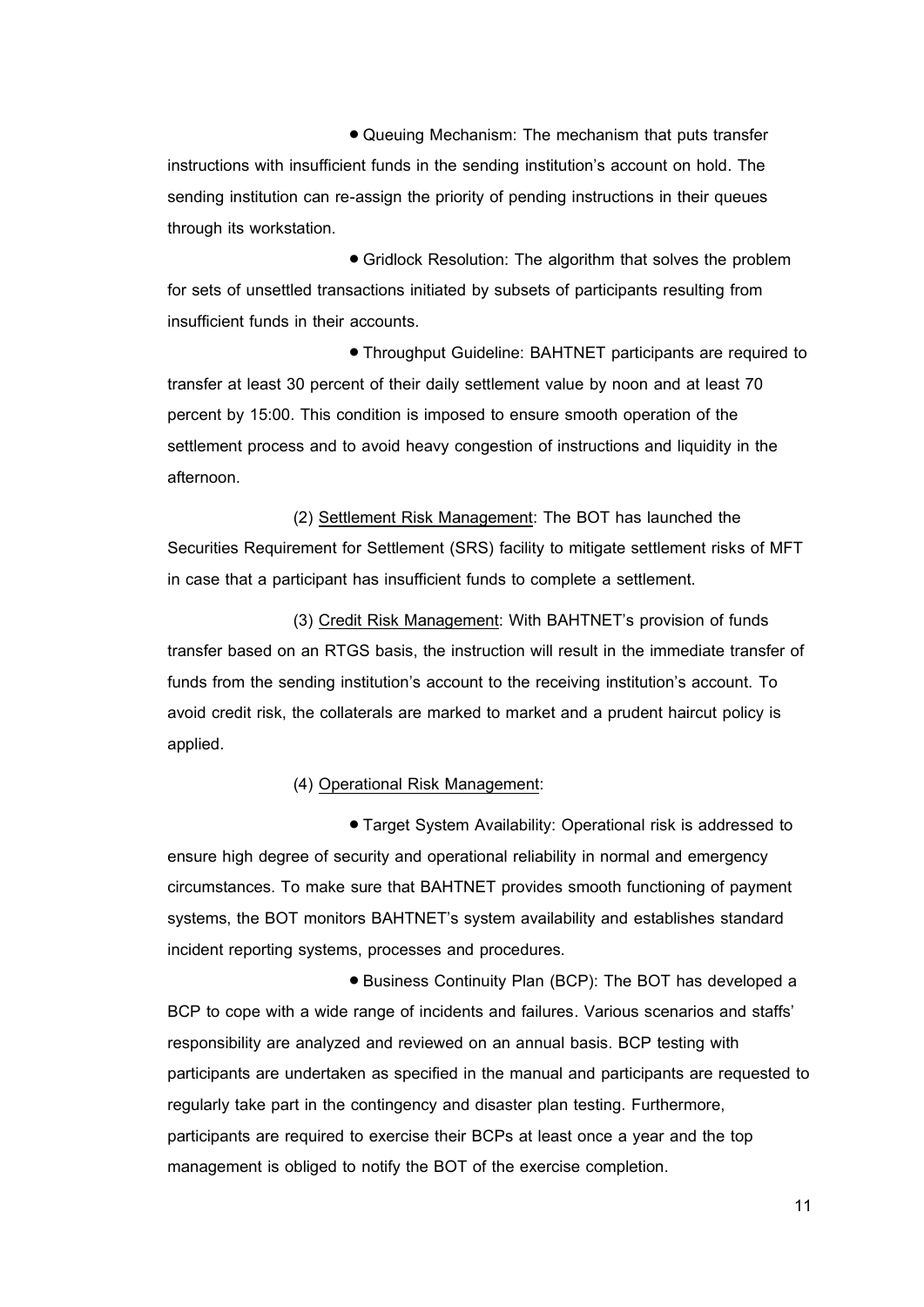Backup Solutions: The BOT sets up the replicated backup site with similar hardware and software and allows real-time replication of data, to ensure continuous operation in case of natural disasters or system failures. In this regard, the Service Level Agreement (SLA) has been established and RTO is set at 2 hours. The BOT also establishes an additional data center in order to obtain higher resilience.

# **2.3.6 BAHTNET Fee**

Currently, the BOT implements an operating cost recovery pricing policy. As approved by the PSC, the BOT conducts a review of the cost recovery and pricing policy every 2 years or when there are changes that may impact BAHTNET.

Monthly fee is charged based on types of membership and tariff is levied based on service channels and time of payment instructions.

<span id="page-11-0"></span>

| Time Zone    | 8.30-12.00 | 12.00-16.00 | 16.00-17.30 |
|--------------|------------|-------------|-------------|
| <b>SWIFT</b> | 5 BAHT     | 10 BAHT     | 200 BAHT    |
| Web          | 8 BAHT     | 16 BAHT     | 200 BAHT    |

# **3. Principle-by-Principle Summary Narrative Disclosure**

This self-assessment is conducted by the Payment and Bond Department which is responsible for the day-to-day operation of the RTGS Service. The latest selfassessment was undertaken in July 2017.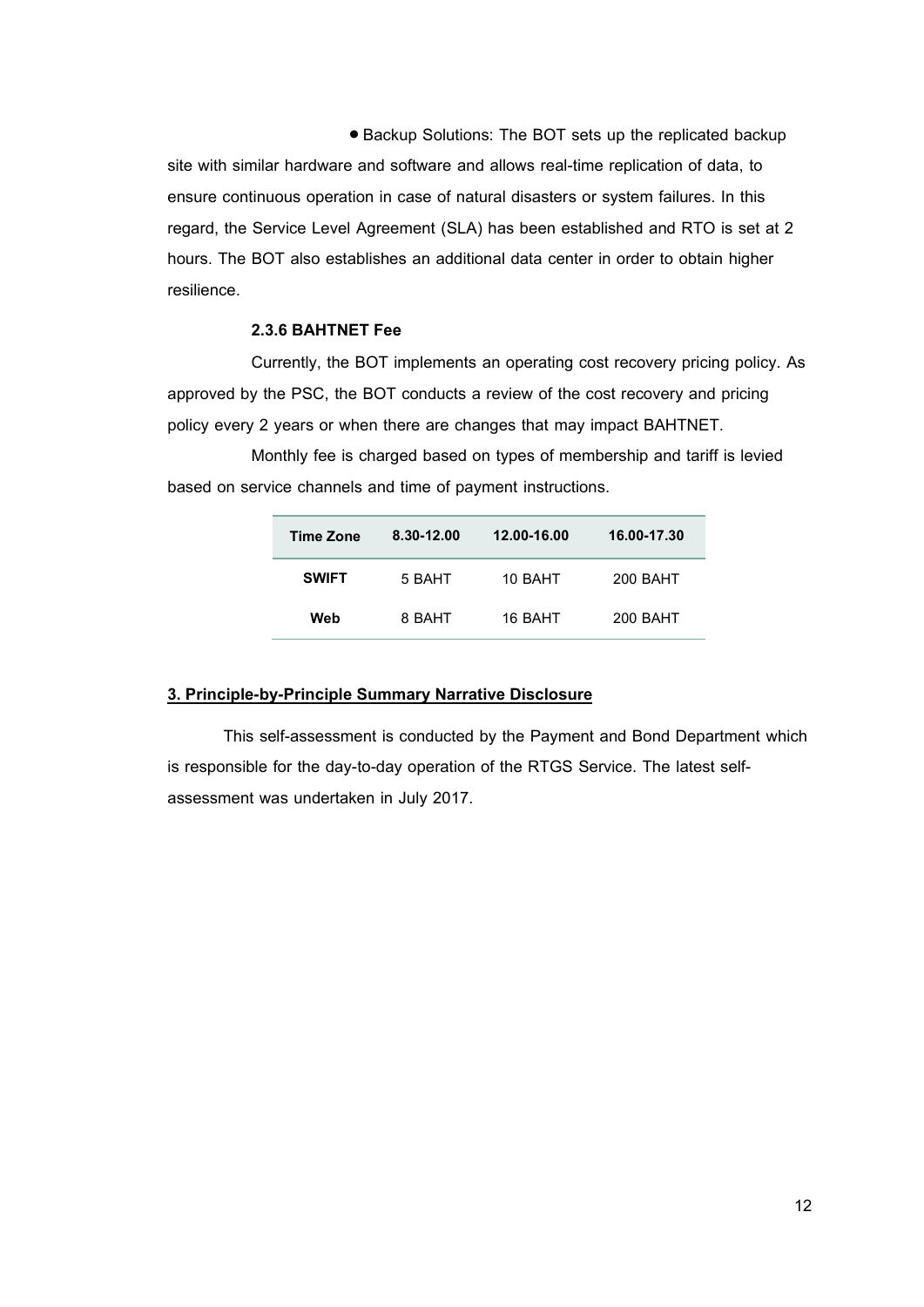#### <span id="page-12-0"></span>**Principle 1 –Legal Basis**

# *An FMI should have a well-founded, clear, transparent, and enforceable legal basis for each material aspect of its activities in all relevant jurisdictions.*

The BOT Act and the amendments empowers the BOT to establish and operate the payment systems and to conduct any activities in accordance with the BOT rules and regulations to maintain payment system stability.

PSC is established under the BOT Act to monitor and oversee the payment systems operated by the BOT. The PSC designates BAHTNET as a systemically important payment system, being the payment infrastructure for high-value interbank settlements.

The Payment Systems Act B.E. 2561 (2018) provides a comprehensive legislative framework for the issues of settlement finality protection in BAHTNET which is a designated payment system as stipulated under the Act. Any funds transfer instruction, clearing or settlement instruction submitted to BAHTNET before the court's rehabilitation order or the court's receiving order can continue to be processed until the end of day in accordance with systems' rules and regulations. Such transactions are deemed final and irrevocable. The provision of protection covers collaterals used in BAHTNET in case of participant insolvency.

The Payment Systems Act empowers the BOT to establish rules and regulations to ensure that the payment systems are operated in an efficient, safe and sound manner.

The BOT's rules and regulations for BAHTNET are clearly stated, understandable and consistent with relevant laws and regulations. BAHTNET participants are required to sign the Letter of Agreement for BAHTNET Service Usage in order to legally bind themselves with the rules, regulations, and procedures as specified by the BOT.

<span id="page-12-1"></span>The BOT Act, the Payment Systems Act and the Letter of Agreement for BAHTNET Service Usage provide well-founded, clear, transparent, and enforceable legal basis for material aspects of BAHTNET activities.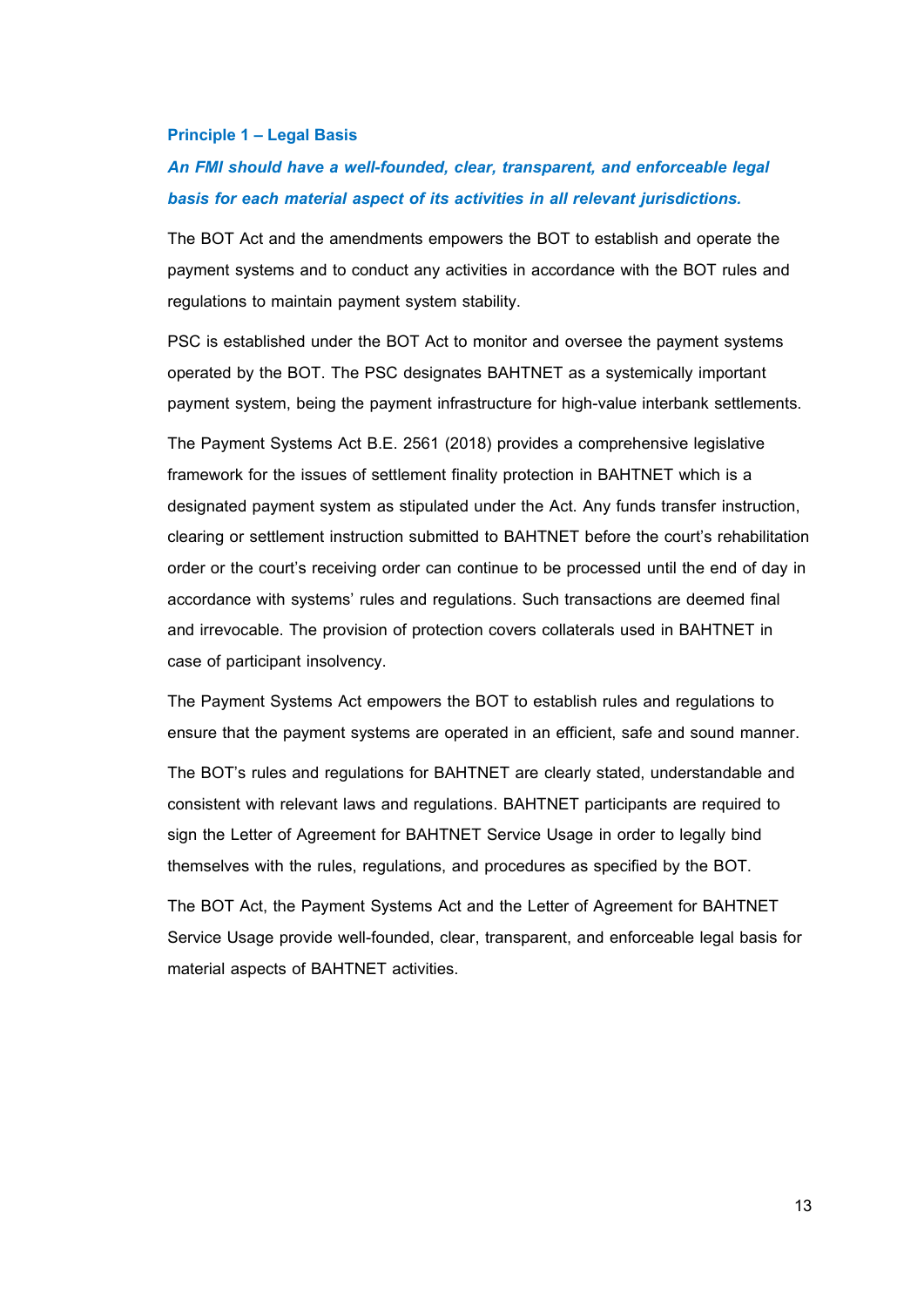#### **Principle 2 – Governance**

*An FMI should have governance arrangements that are clear and transparent, promote the safety and efficiency of the FMI, and support the stability of the broader financial system, other relevant public interest considerations, and the objectives of relevant stakeholders.*

As stipulated in the BOT Act, the BOT is tasked to maintain monetary stability, financial institution system stability, and payment systems stability. As such, the BOT has established, promoted the establishment of, and managed efficient, safe, and sound payment systems.

The objectives of BAHTNET are clearly defined as the RTGS infrastructure for interbank large-value funds transfer to support financial activities and promote payment systems stability. BAHTNET is owned, operated and overseen by the BOT under the segregation of responsibilities and accountabilities of the PBD and PSD.

As mentioned in Principle 1, the PSC is established under the BOT Act to formulate the policies relating to payment systems and interbank clearing system. The PSC comprises the BOT Governor, two BOT Deputy Governors, Chairman of the Thai Banker's Association and three external experts – one with knowledge in information technology and two more representing the business sector and government sector. By virtue of the Payment Systems Act, the PSC's responsibilities are: monitoring and overseeing BAHTNET with the priority placed on safety and efficiency of the system; ensuring that BAHTNET is in compliance with the PFMIs; and reviewing and approving BAHTNET's risk management framework. Supporting the PSC are the PSD and the PBD.

The PSD's main duties are to formulate the policies in developing key infrastructures and services for payment systems and oversee BAHTNET and other payment systems. The PBD's main responsibilities are to manage the day-to-day operations of BAHTNET as well as their associated risks, enhance the systems and infrastructure, address business needs, and establish framework as approved by the PSC. The PSD submits the payment systems stability report to the PSC on a quarterly basis and the PBD regularly reports major incidents and operational system availability to the PSC.

The governance structure is documented; the composition of the committee and organizational structures are disclosed on the BOT's website.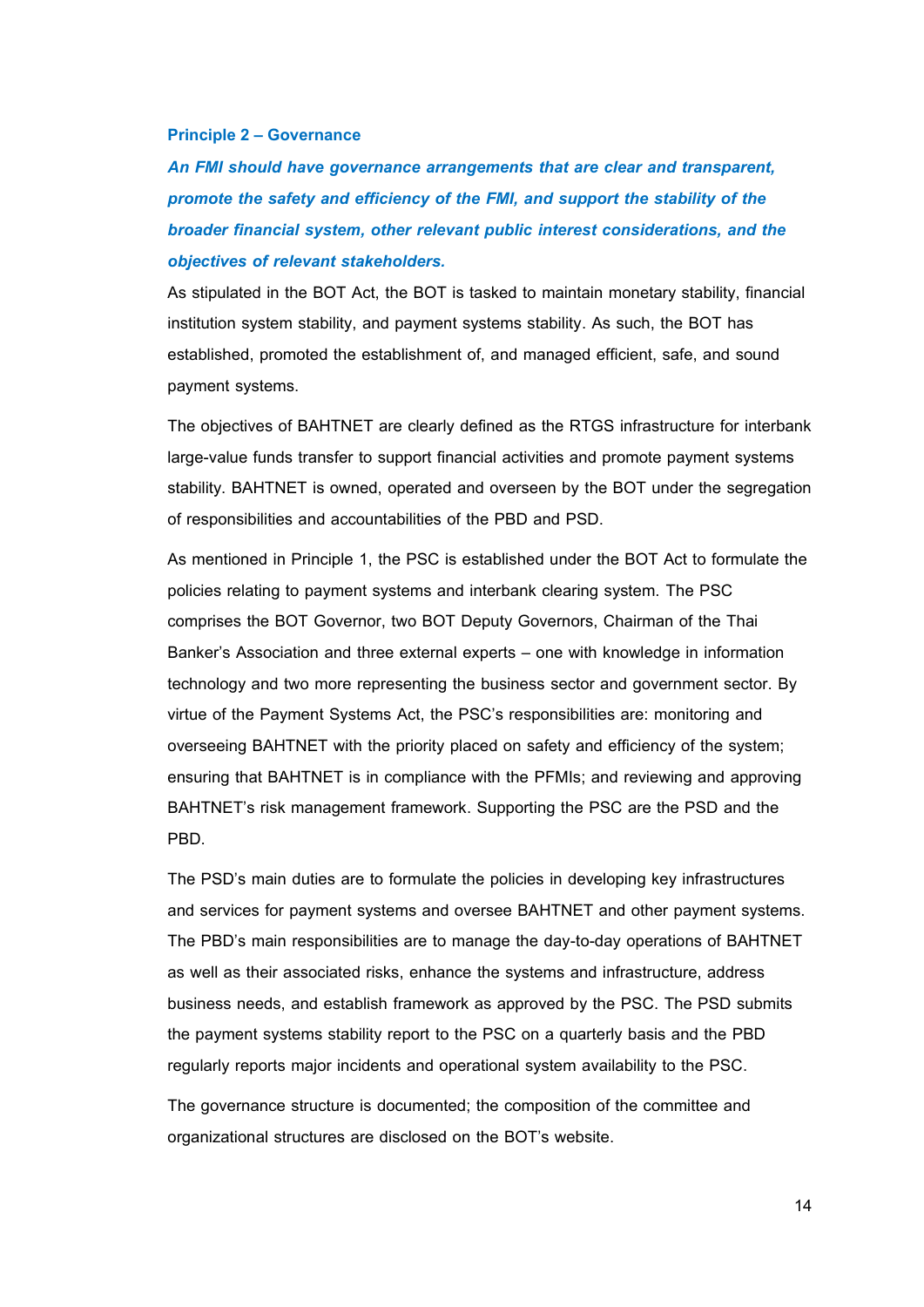# <span id="page-14-0"></span>**Principle 3 –Framework for the Comprehensive Management of Risks**  *An FMI should have a sound risk-management framework for comprehensively managing legal, credit, liquidity, operational, and other risks.*

The PSC has approved the Payment Risk Management Framework in consistent with the enterprise risk management bank-wide's framework and international standards such as ISO 30001 and COSO ERM. The PBD, as the BAHTNET operator, has established BAHTNET Risk Management Framework in order to effectively manage interrelated risks.

The risk framework encompasses risk policy, risk management process and risk appetite for legal and compliance, reputational, general business, operation, liquidity, credit and systemic risks. The detailed sub-level risks are identified in the Risk Register, which includes sub-level risks of the above 7 key risks especially cyber threat (See Principle 17) and those associated with Exchange of Value Settlement (See Principle 12).

BAHTNET implements the 'three lines of defense' model, whereby the first line of defense is assigned to the PBD and the second and third line of defense are the responsibility of the ERMD and the IAD, respectively. The PBD is responsible for the identification, assessment, monitoring and management of risks that directly arises from the operation.

On risk mitigation, the BOT adopts an incentive and penalty approach to bind BAHTNET participants in managing and containing potential risks. Among the incentives, there is a time-zone fee discount for participants that submit transactions before noon, and the throughput guideline discount for participants that are able to settle 30% of their transfer value before noon and 70% before 15:00. Participants are subjected to penalties, which are set to avoid critical congestion right before the closing hours. Consequently, time-zone penalties are imposed on those who submit payment instructions from 16:00 onwards.

On risk monitoring, BAHTNET has a real-time monitoring screen that provides essential information including Early Warning Indicator (EWI) that shows liquidity problem of BAHTNET participants through their activities. These activities are such as failure to buy back Intraday Liquidity Facilities (ILF) securities by the end of day. Scenarios are treated differently depending on severity. Moreover, the BOT has conducted assessment simulations of each risk, its impacts, and the effectiveness of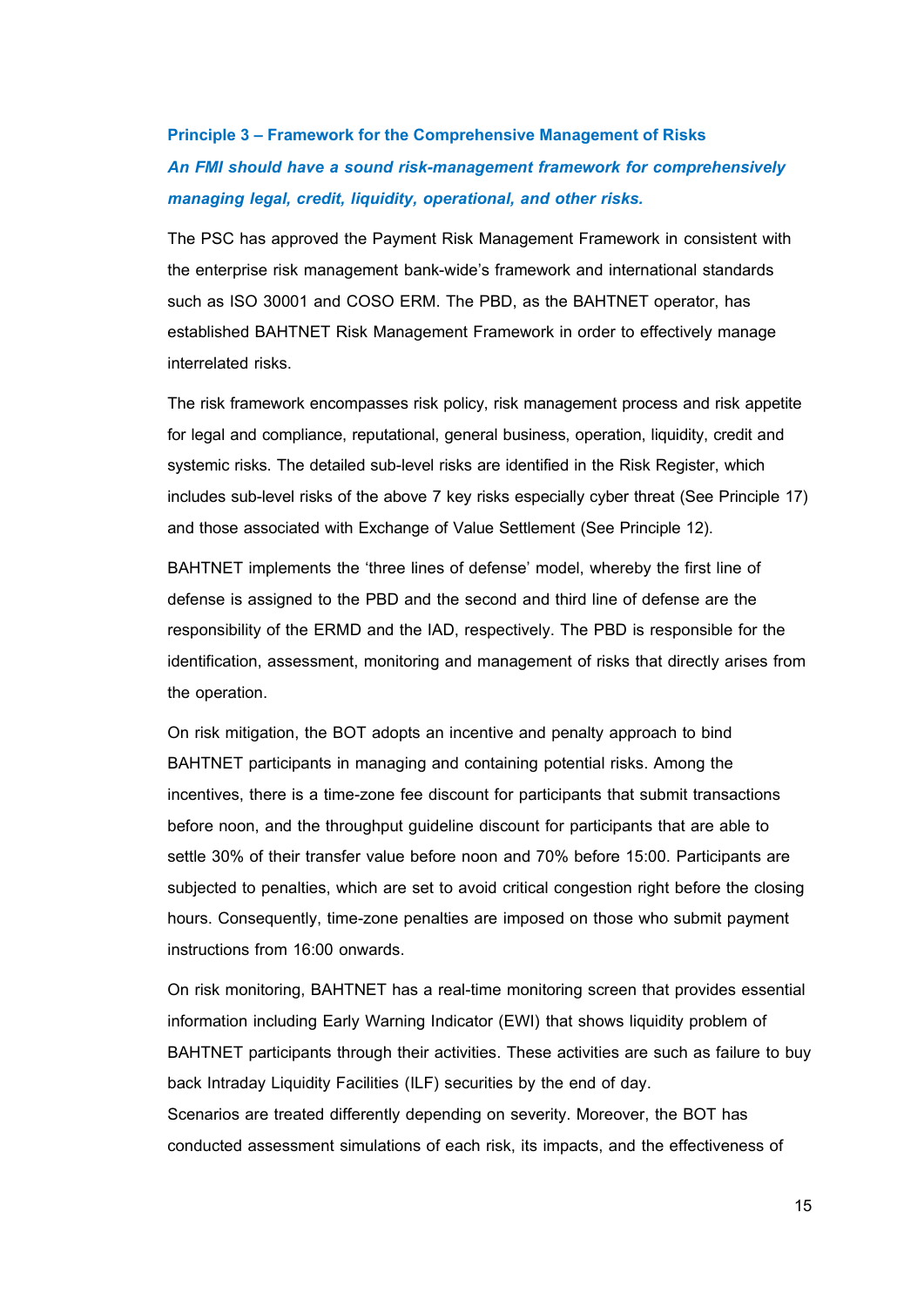associated countermeasures. The scenarios include major participants' IT breakdown or collateral value deterioration.

BAHTNET Risk Management Framework and its supplements are reviewed at least once a year or when there are major changes to the risk environment, such as new activities or system changes, especially Cyber Security.

# <span id="page-15-0"></span>**Principle 4 – Credit Risk**

*An FMI should effectively measure, monitor, and manage its credit exposures to participants and those arising from its payment, clearing, and settlement processes. An FMI should maintain sufficient financial resources to cover its credit exposure to each participant fully with a high degree of confidence.*

Due to the RTGS characteristics, BAHTNET is designed to eliminate credit risk posed by participants upon the system or operator. Funds transfer transactions will be completed only if the sender's account has sufficient funds to cover the transaction amount. For securities settlements, the securities leg and cash leg will be simultaneously settled in DvP model 1. Therefore, the system does not pose credit risk to participants.

Though the BOT does not face credit risk from the settlement process, there remains credit risk through interest-free intraday liquidity under the ILF to participants or through activating SRS measure in the case that participants fail to buy back their collateralized securities by the end of day. Under these circumstances, the BOT may face both current and potential future credit exposure.

The current exposure occurs when participants fail to buy back their collateralized securities either from ILF or SRS by the end of day. The BOT's risk exposure equals to the remaining securities that participants fail to buy back. The potential future exposure occurs when participants fail to buy back the overnight loan and their collaterals are permanently seized by the BOT. The BOT has to sell the collaterals to cover losses. The residual exposure can occur due to fluctuations in market value of the securities. In order to minimize credit risk, the BOT has established the credit risk framework for BAHTNET covering the collateralization scheme as well as the mark-to-market and prudent haircut policy as follows;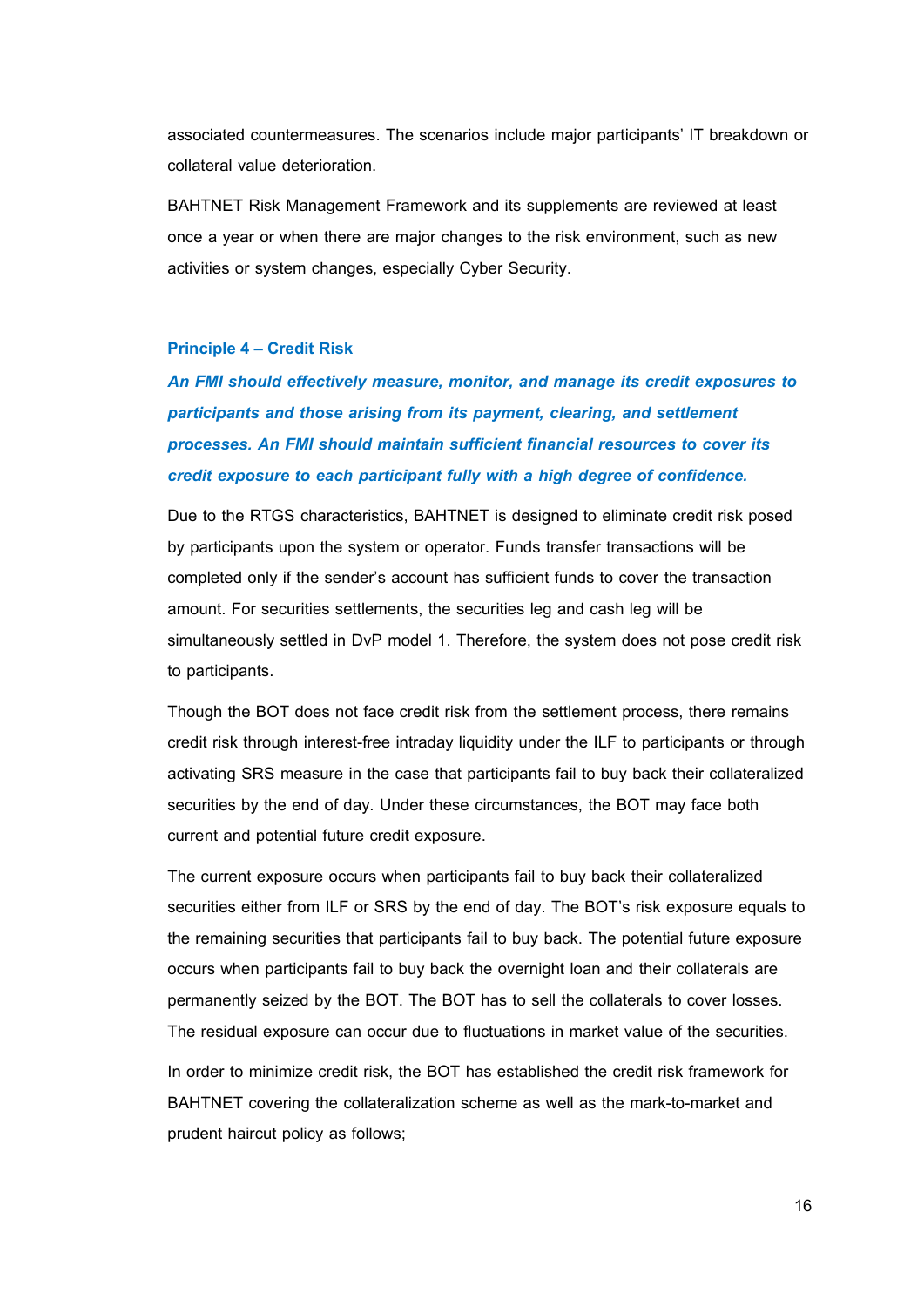#### **1) Intraday Liquidity Facilities (ILF)**

The BOT provides interest-free intraday liquidity to participants against eligible collaterals. To obtain the liquidity, participants are required to have highly quality and liquid securities for a repurchase transaction. A haircut is applied to the securities used as collaterals, with the rates varying accordingly to the type and maturity of the securities as determined in BOT Notification.

#### **2) Securities Requirement for Settlement (SRS)**

The BOT provides the SRS facility to mitigate settlement risks of MFT due to insufficient funds. Participants are required to pledge collaterals against the exposure arising from net settlements of retail payments such as cheque clearing and interbank retail funds transfer. The securities pledged shall not be less than the Potential Debit Position (PDP) value as calculated twice a year by the BOT.

#### **3) Collateral and Haircut Policy**

## Type of accepted securities

BAHTNET does not set a value limit for intraday credit provision because only high quality and liquid securities such as BOT bonds, Government bonds, State-owned Enterprises (SOEs) bonds are accepted as eligible collaterals. On top of that, a prudent haircut policy is imposed.

#### Haircut policy:

<span id="page-16-0"></span>The BOT buys participants' collaterals based on the mark-to-market price with a haircut formulated by the Enterprise Risk Management Department and the Financial Markets Department.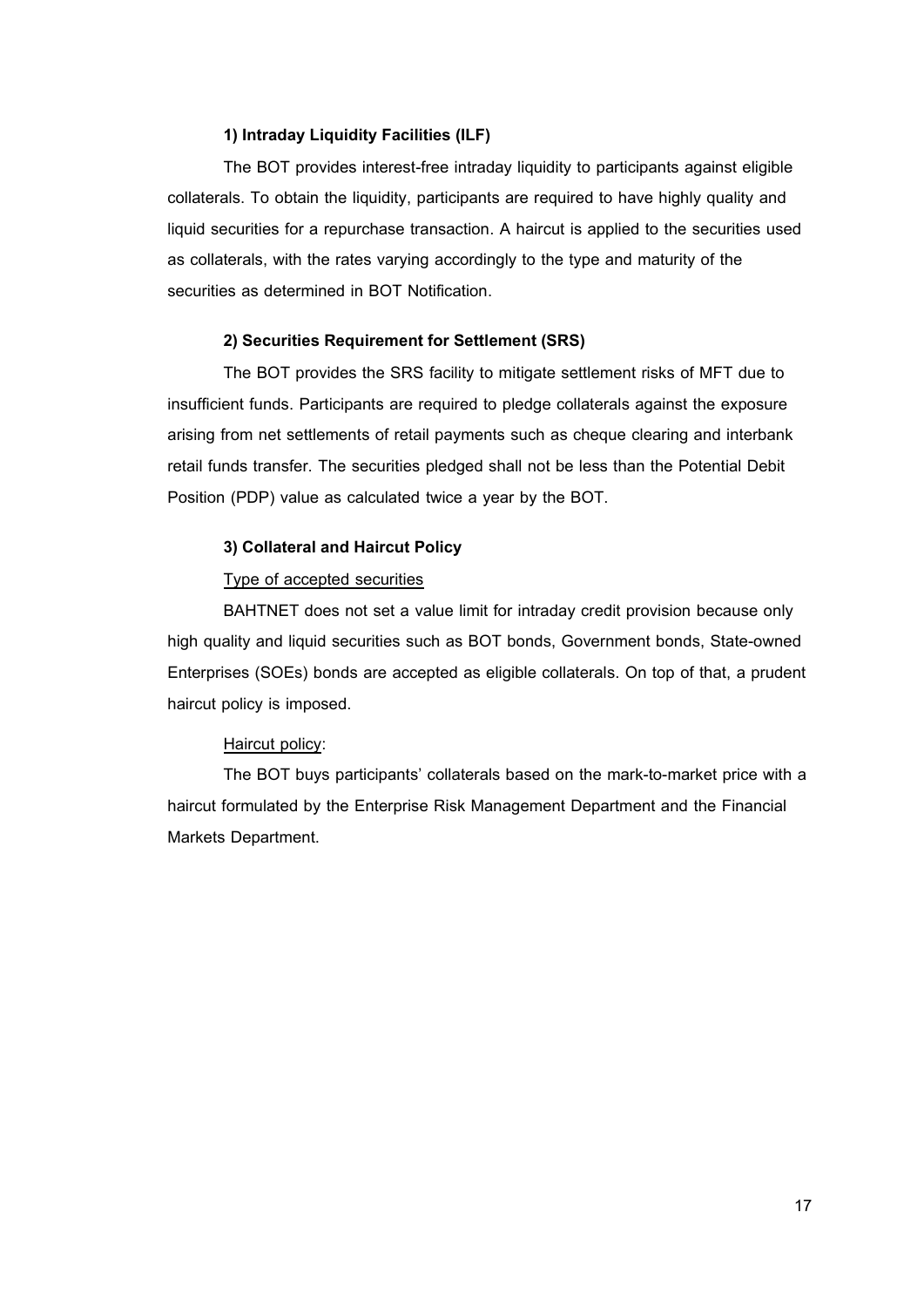#### **Principle 5 – Collateral**

*A payment system that requires collateral to manage its or its participants' credit exposure should accept collateral with low credit, liquidity, and market risks. A payment system should also set and enforce appropriately conservative haircuts and concentration limits.*

As mentioned in Principle 4, the BOT accepts only highest quality collaterals for intraday liquidity facilities and sets prudential haircuts under the Repurchase Agreement mechanism.

Collaterals are valued on a daily mark-to-market basis with haircuts which vary on securities' type and maturity. The volatility of collateral values are reviewed annually and the haircuts are adjusted accordingly. The Enterprise Risk Management Department is responsible for haircut procedures while the Risk Management Committee validates the procedures on an annual basis.

# <span id="page-17-0"></span>**Principle 7 –Liquidity Risk**

*An FMI should effectively measure, monitor, and manage its liquidity risk. An FMI should maintain sufficient liquid resources in all relevant currencies to effect same-day and, where appropriate, intraday and multiday settlement of payment obligations with a high degree of confidence under a wide range of potential stress scenarios that should include, but not be limited to, the default of the participant and its affiliates that would generate the largest aggregate liquidity obligation for the FMI in extreme but plausible market conditions.*

The initial sources of liquidity in BAHTNET are from participants' opening balances in Deposit/Settlement Account and the maturity of their money market placements with the BOT. Moreover, the BOT provides a variety of tools and mechanisms to manage liquidity risk and ensure sufficient liquidity in the system as follows:

1. Queuing Mechanism: Puts the transactions that have insufficient liquidity in a queue and immediately settles the transactions when the sending banks' accounts have sufficient funds. The queuing mechanism allows the sending institution to prioritize pending transactions through their workstation. The unsettled payment instructions, which are in the queue by the end of the day, will be deleted from the system.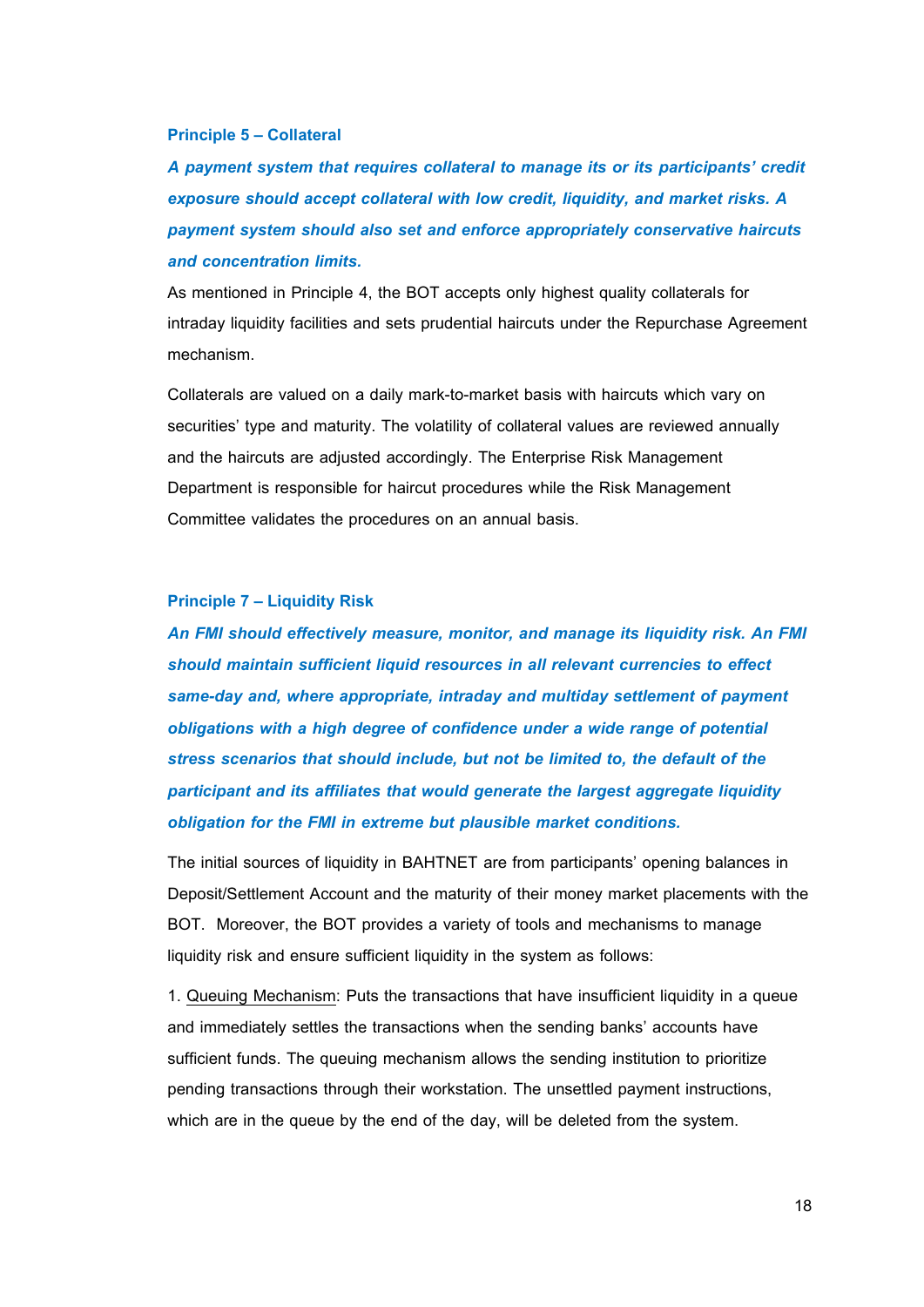2. Gridlock Resolution: Aims at solving a situation when several transfer instructions among several participants cannot be executed due to insufficient funds in one or more of their accounts. When the instructions from various institutions stand in queue and form a loop of funds transfers, the system will search for the group of instructions that, if executed, will result in a positive net position for each of the transferors. When these instructions are found, the system will offset all related transactions and post them to each account simultaneously.

3. Intraday Liquidity Facilities (ILF): Provides liquidity against eligible collaterals. The BOT provides fully collateralized intraday facilities. The ILF is available for both direct and associate participants who are financial institutions under the BOT's supervision. Participants who are non-financial institutions such as securities companies and government agencies do not have access to the facility.

4. Securities Requirements for Settlement (SRS): Provides liquidity to mitigate the settlement risk of MFT transactions. In addition to ILF, the BOT requires participants involved in MFT to reserve collaterals against the exposure arising from net clearing positions from retail payments which are settled through BAHTNET such as cheque clearing and interbank retail funds transfer. Participants are required to reserve collaterals no less than their highest Potential Debit Positions based on the historical net debit position of their net settlements.

5. Pricing Incentive: Encourages early submission of funds transfer instructions through fees set according to time of instruction (time-zone).

6. Throughput Guideline: Encourages early submission of funds transfer instructions. The BOT requires participants that transfer 500 million Baht or more per day to submit transactions amounting to at least 30 percent of expected total value of that day or the average value of the same fortnight of the previous month, whichever the lowest, by noon. And at least 70 percent of such amount by 15:00.

<span id="page-18-0"></span>In addition, BAHTNET provides real-time tools to monitor participants' funds flow via their account balances and account movements which include their queued transaction status. Additionally, stations with web service also provided with warning feature.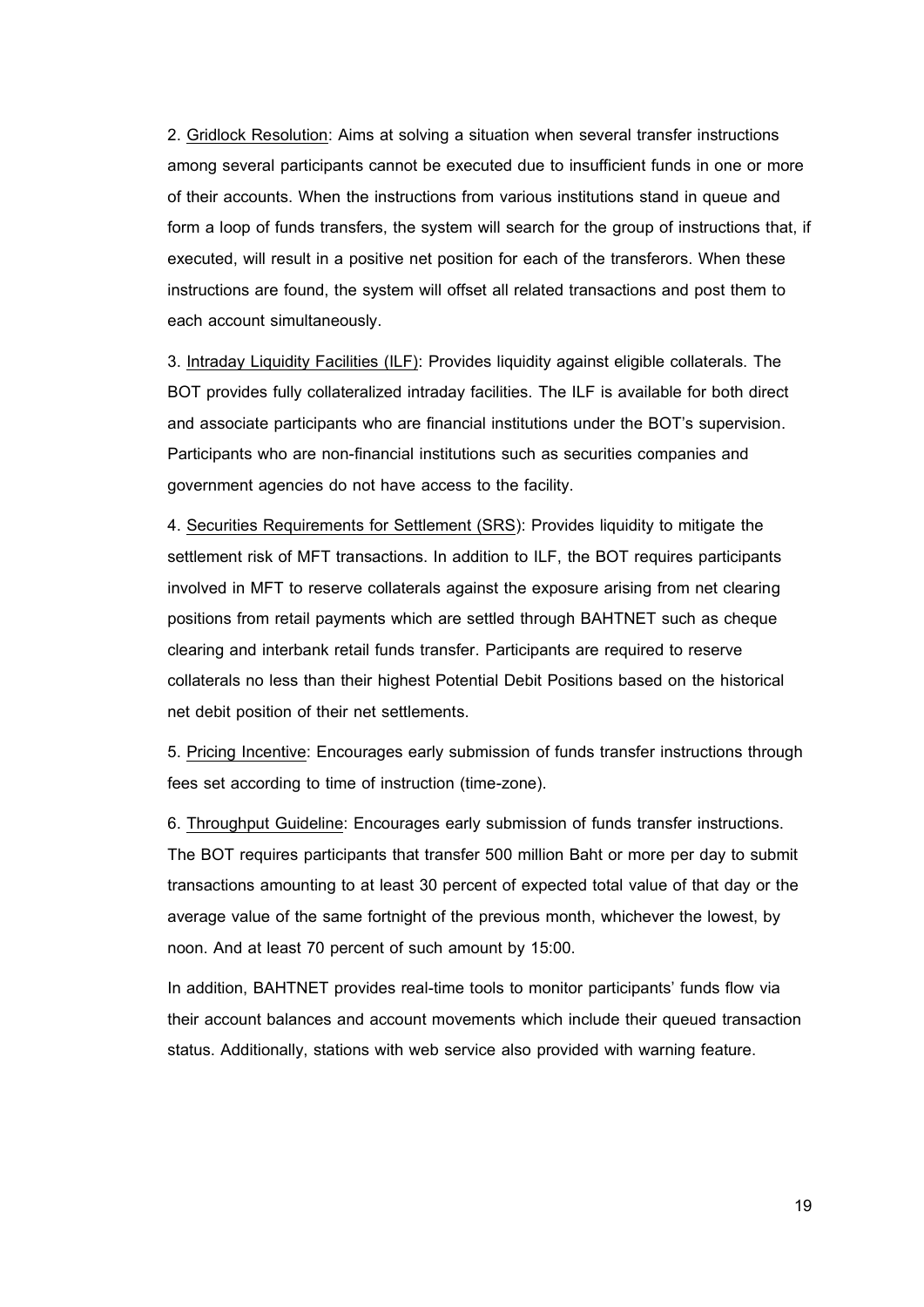#### **Principle 8 – Settlement Finality**

**An FMI should provide clear and certain final settlement, at a minimum by the end of the value date. Where necessary or preferable, an FMI should provide final settlement intraday or in real time.**

Each funds transfer transaction will be completed and considered final and irrevocable at the point as described below:

BAHTNET: The transaction is deemed final and irrevocable when fund is debited from the sending institution's account and credited to the receiving institution's account as specified in the transfer instruction. After the settlement is completed, the sending institution cannot revoke the transaction.

RDL (RTGS-DvP Linkage): The transaction is deemed final and irrevocable after fund is debited from the sending institution's account and credited to the receiving institution's account as specified in the sending institution's request, and the BOT has already notified the TSD of the transfer.

CSS (Central Settlement System): The transaction is considered final and irrevocable when fund is completely transferred from the net-debit sending institution's account to the net-credit receiving institution's account as specified in the MFT instruction. After the settlement is completed, the sending institution cannot revoke the transaction.

PvP (Payment versus Payment): The transaction is considered final and irrevocable when THB is debited from the sending institution's account and credited to the receiving institution's account in BAHTNET, and when USD is simultaneously debited from the sending institution's account and credited to the receiving institution's account in USD CHATS. Once the PvP process is completed, the THB transfer is deemed final and the sending institution cannot revoke the transaction.

The regulations specified above are disclosed to all BAHTNET participants and the public via the BOT website. The Payment Systems Act lays out the oversight and supervision framework for payment systems and services as well as addresses the essence of payment finality. Under the law, once a bankruptcy order or an order to wind up a participant or a resolution for voluntary winding up of a participant is passed, all transactions completed through the highly important payment system prior to the court's decision shall be final and irrevocable. The clause is to emphasize the high degree of legal certainty that finality will be achieved.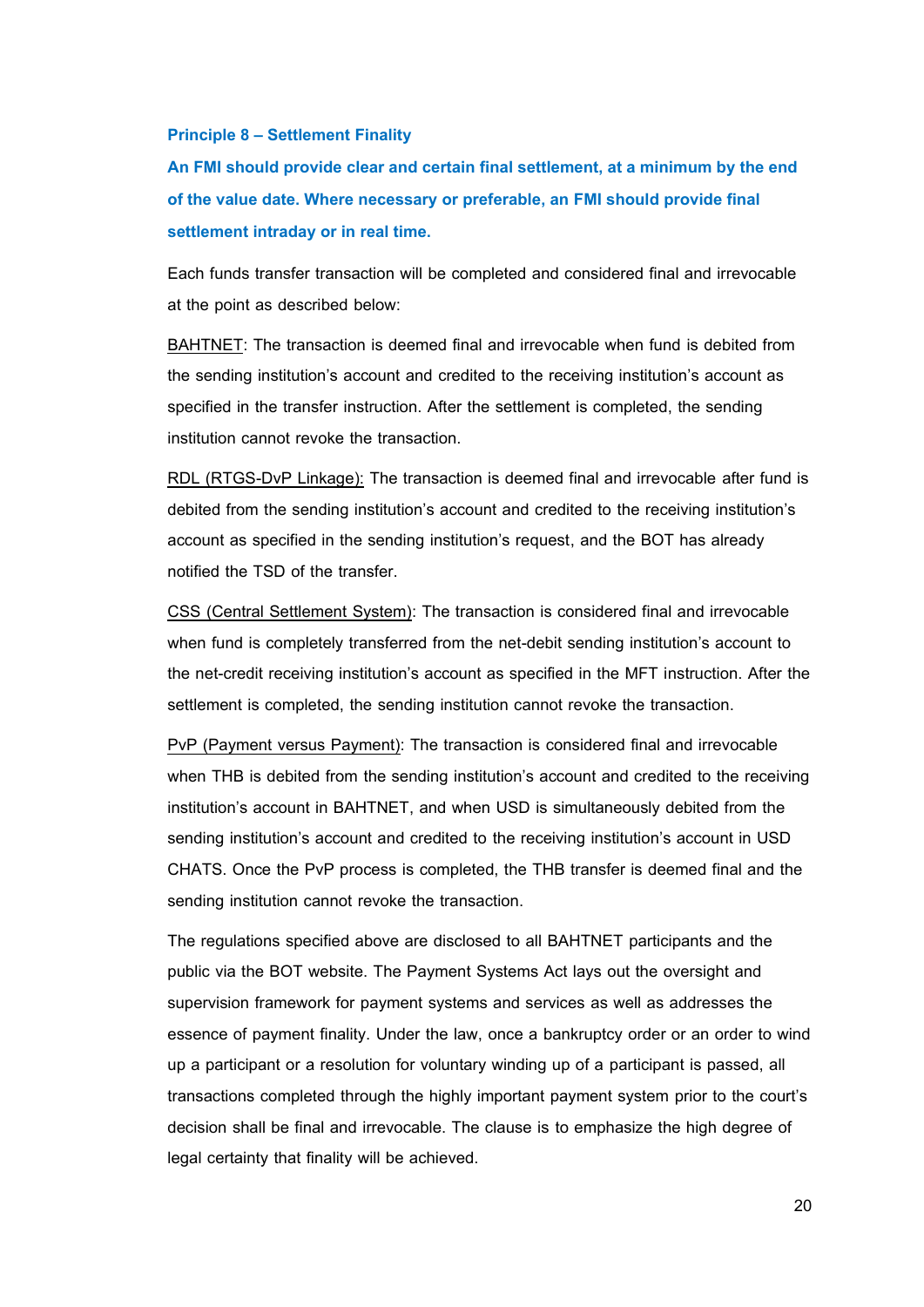The final settlement in BAHTNET is completed on the value date only. However, in case of unexpected special holidays due to major disasters or political unrests, the forward value date will be invalid. Participants have to resend the transactions to the system on the first business day. The rule is also applied with DvP transactions.

For PvP linkage between BAHTNET and the HKMA's USD CHATS, the BOT and HKICL has established a communication BCP arrangement for unpredictable holidays that may occur because of disasters, political unrests and epidemics so as to ensure the smooth settlement of PvP transactions. Both operators will send broadcast messages to all participants in the RTGS system, instructing them to prepare transactions on the next business day. Both central banks have assigned persons to be a central point of contact.

#### <span id="page-20-0"></span>**Principle 9 – Money Settlements**

*An FMI should conduct its money settlements in central bank money where practical and available. If central bank money is not used, an FMI should minimize and strictly control the credit and liquidity risk arising from the use of commercial bank money.*

BAHTNET conducts money settlements through central bank money; participants are required to maintain current or settlement accounts with the BOT. At present, the settlements are denominated only in THB. For PvP transactions, commercial bank money is used to settle the USD leg. The settlements via USD CHATS are conducted by the Hongkong and Shanghai Banking Corporation Limited (HSBC), the official settlement institution. HSBC is under the prudential supervision of HKMA which oversees USD CHATS, to ensure that credit and liquidity exposures in the payment systems are properly addressed.

For cross-border linkage, under the MOU on cooperative oversight arrangement, the BOT and HKMA share oversight information at all times, to ensure compliance of the systems and smooth operations and stability of the settlement bank.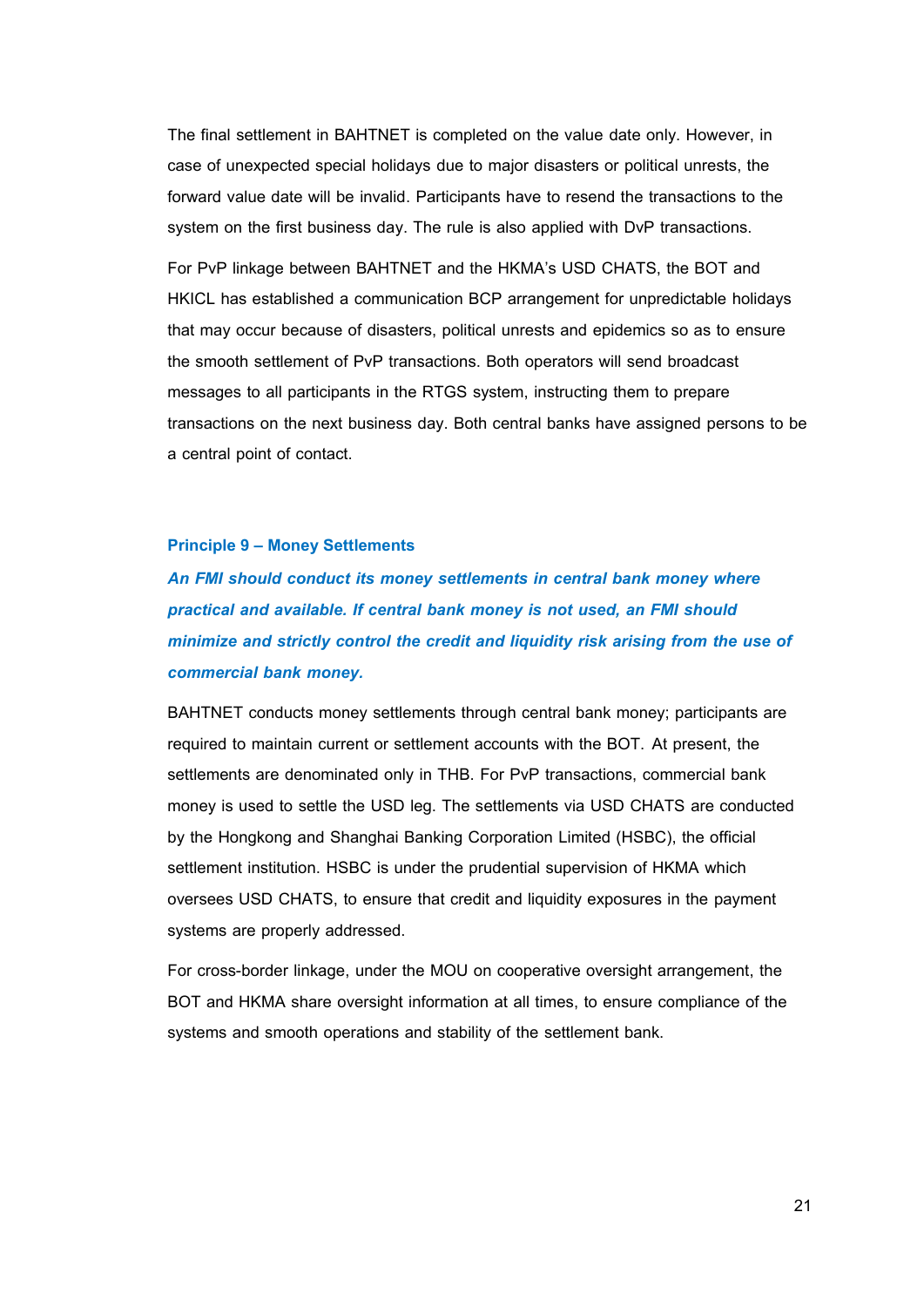#### <span id="page-21-0"></span>**Principle 12: Exchange-of-Value Settlement Systems**

*If an FMI settles transactions that involve the settlement of two linked obligations (for example, securities or foreign exchange transactions), it should eliminate principal risk by conditioning the final settlement of one obligation upon the final settlement of the other.*

There are two types of Exchange-of-Value settlements in BAHTNET: (1) delivery versus payment (DvP) linkage between the BOT and the TSD/TCH for government securities and equity settlements, and 2) payment versus payment (PVP) linkage between BAHTNET and the HKMA's USD CHATS for foreign exchange settlements. The final settlement of both obligation are linked under the BOT's specified rules and regulations as follow:

#### **(1) DvP Linkage between the BOT and the TSD**

For settlements of government securities traded in the over-the-counter market, the transaction is deemed final and irrevocable when funds transfer order is debited from the sending institution's account and credited to the receiving institution's account as specified in the transfer order on the settlement date. As soon as the funds transfer is completed, the BOT will accordingly notify the TSD (under DvP model 1- Gross-Gross). This eliminates principal risk associated with the transaction.

For the securities traded on the stock exchange, the ownership is transferred after the TCH confirms the MFT settlement (under DvP model 3- Net-Net). Once the MFT is settled, the funds transfer is considered final and irrevocable. Likewise, once the TSD transfers the securities' ownership, that transaction is considered final and irrevocable.

The SEC, which oversees TSD and TCH, has shared oversight information with the BOT according to the MOU on cooperative oversight for DvP linkage.

#### **(2) PvP Linkage between BAHTNET and USD CHATS for FX Settlements**

A PvP transaction is deemed final and irrevocable when THB is debited from the sending bank's account and credited to the receiving's account in BAHTNET and when USD is simultaneously debited from the sending bank's account and credited to the receiving institution's account in USD CHATS. For the USD leg, the PvP transaction is deemed final and irrevocable as stipulated in Payment Systems and Stored Value Facilities Ordinance: PSSVFO (Chapter 584 of the Laws of Hong Kong). In this connection, HKMA who oversees Hong Kong Interbank Clearing Limited (HKICL) shares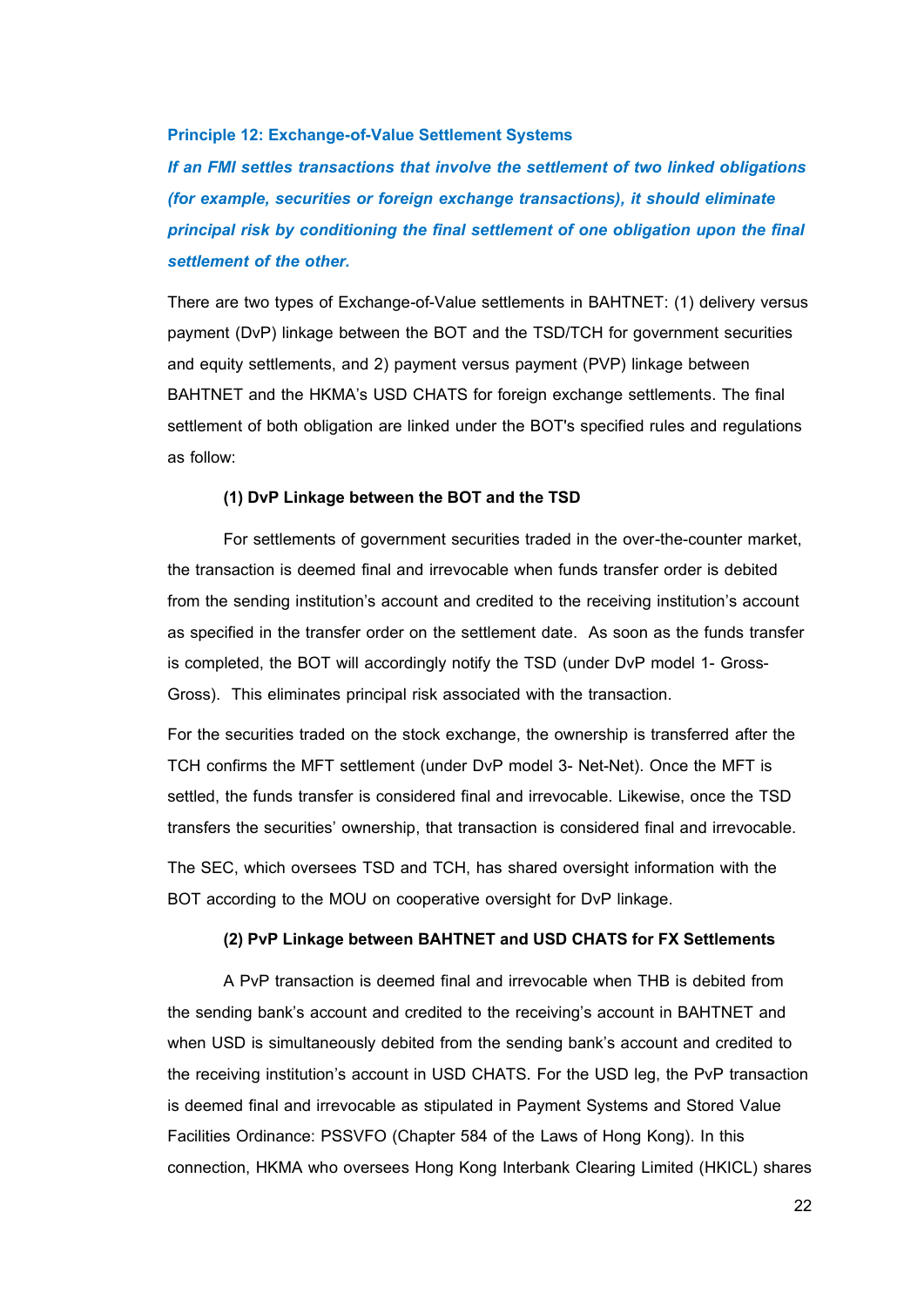oversight information on its RTGS system with the BOT according to the MOU on cooperative oversight for PvP linkage.

#### <span id="page-22-0"></span>**Principle 13: Participant-Default Rules and Procedures**

*An FMI should have effective and clearly defined rules and procedures to manage a participant default. These rules and procedures should be designed to ensure that the FMI can take timely action to contain losses and liquidity pressures and continue to meet its obligations.*

The BOT has adopted early warning indicator (EWI) to monitor pre-default signs which include participants' delay or failure to redeem ILF and the requests for SRS for its MFT settlements in case of shortfall. Furthermore, the BOT has imposed guidelines on BAHTNET's Participant Default Rules and Procedures and BAHTNET Operational Guidelines in the event of defaulting participant. Details of the Operational Guidelines are as follows;

- 1) Defaulting participant's asset handling: rights over the defaulting participant's assets
- 2) List of contact persons: details of relevant internal and external contact persons
- 3) Defaulting participant's account and communication channel handling: blockage of usage for its account and connectivity with the BAHTNET system
- 4) Pending transactions handling: handling of each type of unsettled transactions
- 5) Putting the default participant's possessions in to the debtor's estate

The BOT shall notify all related parties of the bankruptcy including the BOT's internal departments, external parties and BAHTNET's participants through broadcast message in the BAHTNET system and other communication channels as specified in the BOT Guidelines for BAHTNET's Participant Default Rules and Procedures.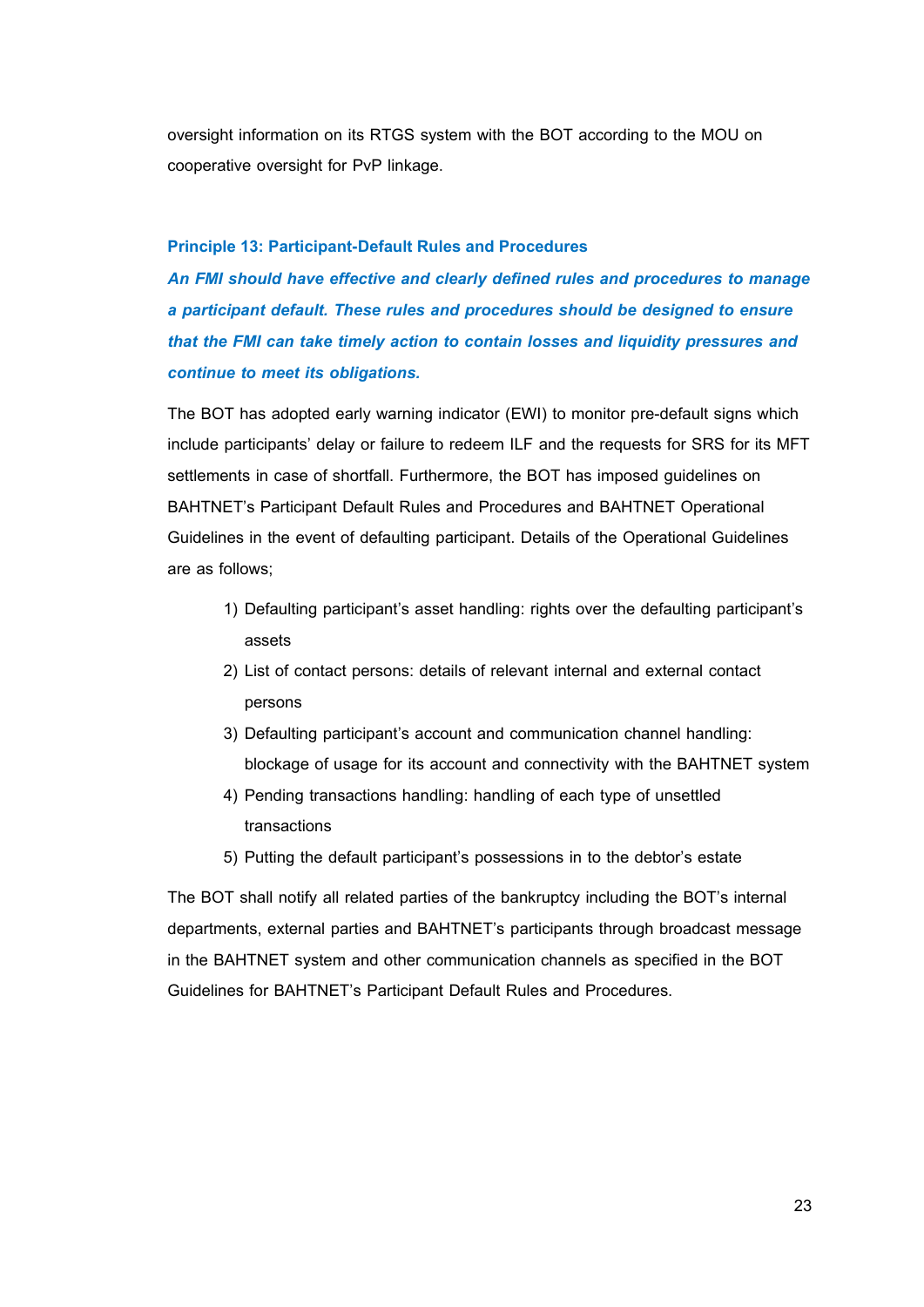#### <span id="page-23-0"></span>**Principle 15: General Business Risk**

**An FMI should identify, monitor, and manage its general business risk and hold sufficient liquid net assets funded by equity to cover potential general business losses so that it can continue operations and services as a going concern if those losses materialize. Further, liquid net assets should at all times be sufficient to ensure a recovery or orderly wind-down of critical operations and services.**

The BOT manages BAHTNET's general business risk in accordance with BAHTNET Risk Management Framework. BAHTNET's operating costs and its income are monitored and managed according to the BOT's cost recovery policy.

By virtue of Sections 8 and 44 of the Bank of Thailand Act B.E. 2485 (amended in B.E. 2551), the BOT is mandated to establish BAHTNET as the fundamental financial infrastructure for enhancing efficiencies of financial systems, with risks mitigated and cost lowered for financial institutions. Since the BOT owns and operates the BAHTNET system, the public objective is taken into account in the pricing policy. The operating cost is directly covered by participants, both direct and associate participants. The annual fee is charged based on types of membership and tariff is levied based on service channels and time of payment instructions.

The BOT uses forward-looking measures along with data-driven analysis to monitor and manage BAHTNET's general business risks, which include a significant decrease in transaction volume or unexpected and excessively large operating expenses. The BOT regularly monitors whether its projected income would cover the cost of operation. The cost recovery and pricing policy are reviewed every 2 years or when there is a significant change to the BAHTNET environment.

#### <span id="page-23-1"></span>**Principle 16: Custody and Investment Risks**

*An FMI should safeguard its own and its participants' assets and minimize the risk of loss on and delay in access to these assets. An FMI's investments should be in instruments with minimal credit, market, and liquidity risks.* 

Cash and securities are 2 types of assets used in transactions via BAHTNET. Participants are required to open current/settlement accounts at the BOT to transfer and receive funds in BAHTNET as well as to obtain ILF against collaterals. Regarding the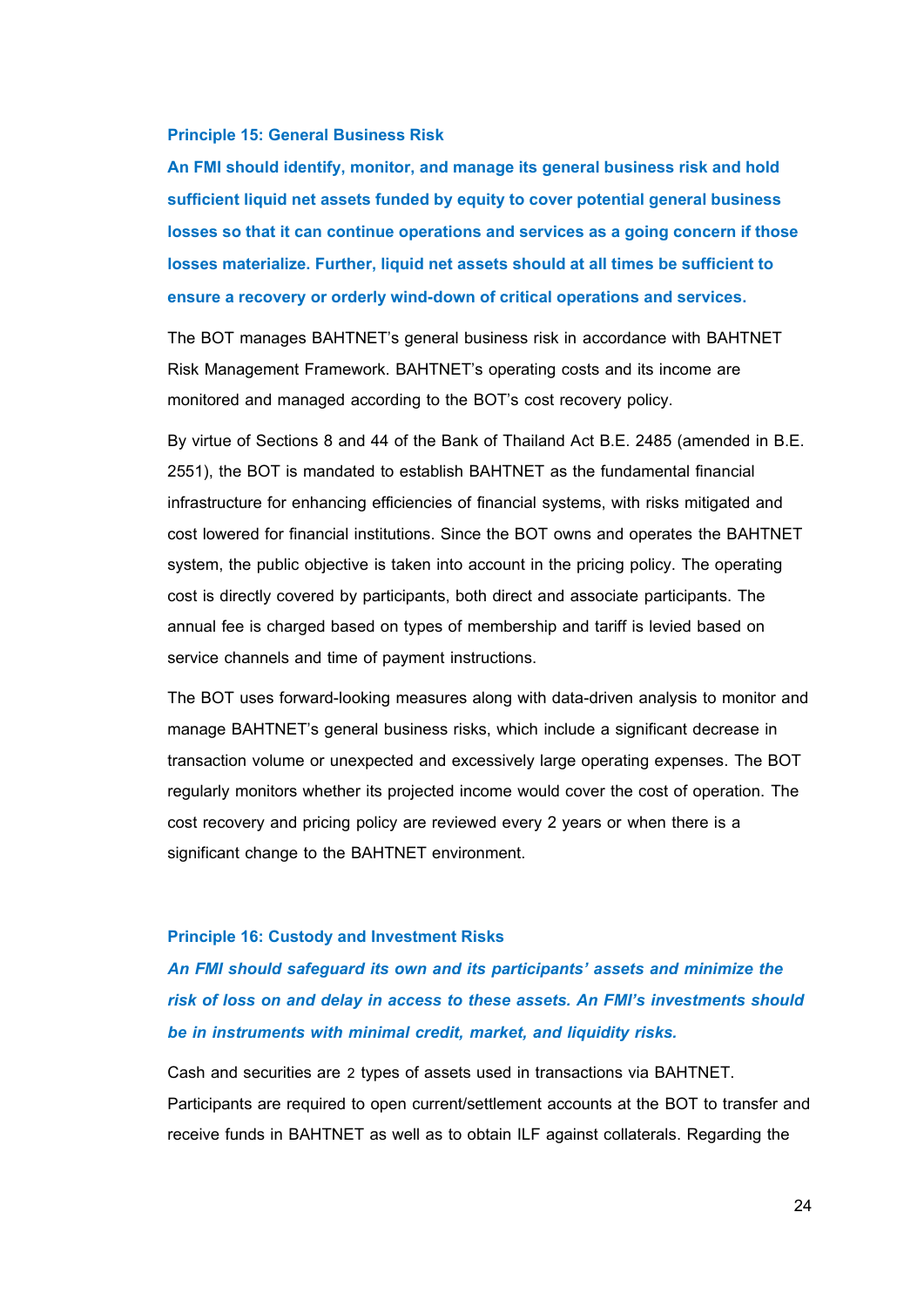securities used as collaterals, the BOT opens and holds securities accounts on behalf of participants at the TSD. The BOT also has a securities sub-account system.

Participants can buy or sell securities in their sub-accounts and the BOT's sub-accounts in order to manage their liquidity needs during the day. If participants want to increase collaterals in their sub-accounts, they can transfer securities from their own account at the TSD to the BOT account. This transfer will be completed through the RTGS-DvP linkage on a real time basis. On the other hand, participants can withdraw collaterals in their sub-accounts by sending a request via the sub-book system and through the RTGS-DvP linkage, the withdrawn collaterals will be transferred from the BOT's subaccount to the participants' on a real time basis.

## <span id="page-24-0"></span>**Principle 17: Operational Risk**

*An FMI should identify the plausible sources of operational risks, both internal and external, and mitigate their impact through the use of appropriate systems, policies, procedures, and controls. Systems should be designed to ensure a high degree of security and operational reliability and should have adequate, scalable capacity. Business continuity management should aim for timely recovery of operations and fulfilment of the FMI's obligations, including in the event of a wide-scale or major disruption.*

Operational risk can be categorized into 3 groups comprising:

1) Operation-related risk - an inadequate monitoring system or process

2) Personnel-related risk - an inadequate training for staff or control of fraud

3) Technical risk - the hardware or software failure, network or utilities interruption

The BAHTNET operation team and IT infrastructure team have established a number of working procedures including checklists for daily operation and emergency situation. Policies and procedures are well documented in both electronic and hard copy. The operation status of BAHTNET is reported to relevant executives daily. Additionally, the IT department is responsible for monitoring IT infrastructure and resource usage of hardware, software and database in order to keep trace of resource status of the servers at all time.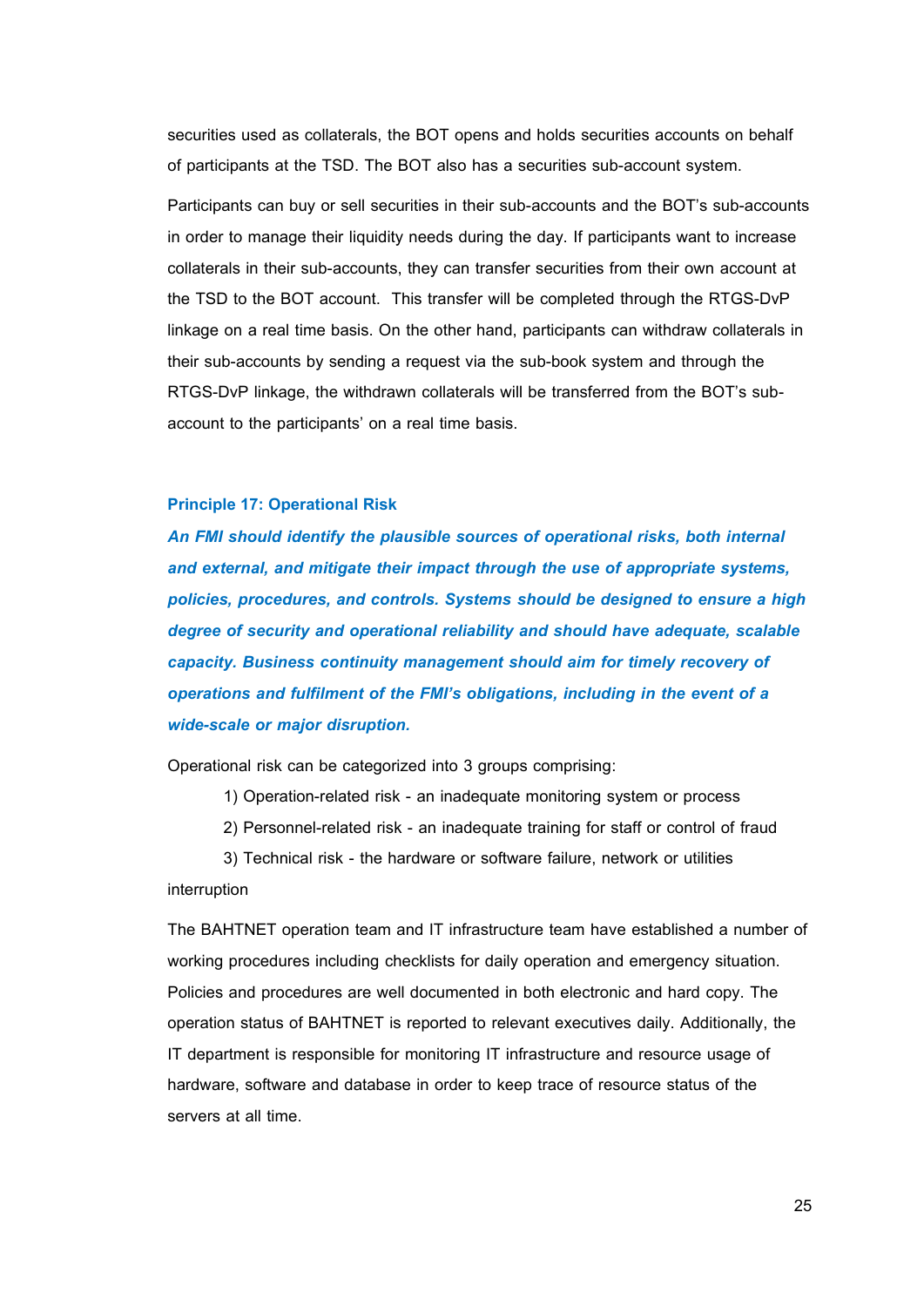BAHTNET system was certified by the ISO/IEC 27001: 2013 in ISMS in 2015 where the surveillance audit is required on an annual basis. Moreover, re-certification audit is required for certificate renewal every three years. In 2017, the BOT officially mandates all participants' workstation to be certified with ISO 27001 by the end of 2018.

Regarding single points of failure, the BAHTNET system was designed to have high availability and is equipped with state-of-the-art technologies to avoid single points of failure and ensure a high degree of operational reliability. All data of BAHTNET are replicated to the backup site in real-time manner. The backup site will be enabled in the case that natural disasters or system failure prevent the primary site from normal operations. In order to ensure a high degree of operational reliability of the PFMI, the recovery time for BAHTNET system is set at 2 hours after the discontinuance. It was designed for zero loss of data.

Furthermore, the BAHTNET's BCP reflects the objectives, policies and procedures which allow rapid recovery and timely resumption of critical operations following a widescale or major disruption e.g., disasters, unrests and epidemic. The fastest recovery to normal situation with the least impact is ensured. The BCP also defines solutions for each consequence, with clearly-specified responsibilities of participants and the BOT.

The BOT conducts an annual disaster recovery drill with participants and the connected FMIs including the TSD and HKMA. In addition, the disaster recovery test is conducted once there is a change or implementation of a new function to BAHTNET.

#### <span id="page-25-0"></span>**Principle 18: Access and Participation Requirements**

# *An FMI should have objective, risk-based, and publicly disclosed criteria for participation, which permit fair and open access.*

The criteria and requirements of BAHTNET participants are elaborated in the BAHTNET Regulations and the BOT Notifications in all aspects, namely financial, operational and legal requirements. Such requirements focus primarily on safety and efficiency of the BAHTNET system as well as the payment systems stability.

Therefore, the BOT allows financial institutions and specialized financial institutions which are subject to the BOT prudential supervision, government agencies as well as legal entities that the BOT deems appropriate to have access to BAHTNET services. To ensure a fair and least restrictive access, the BOT manages the access restrictions and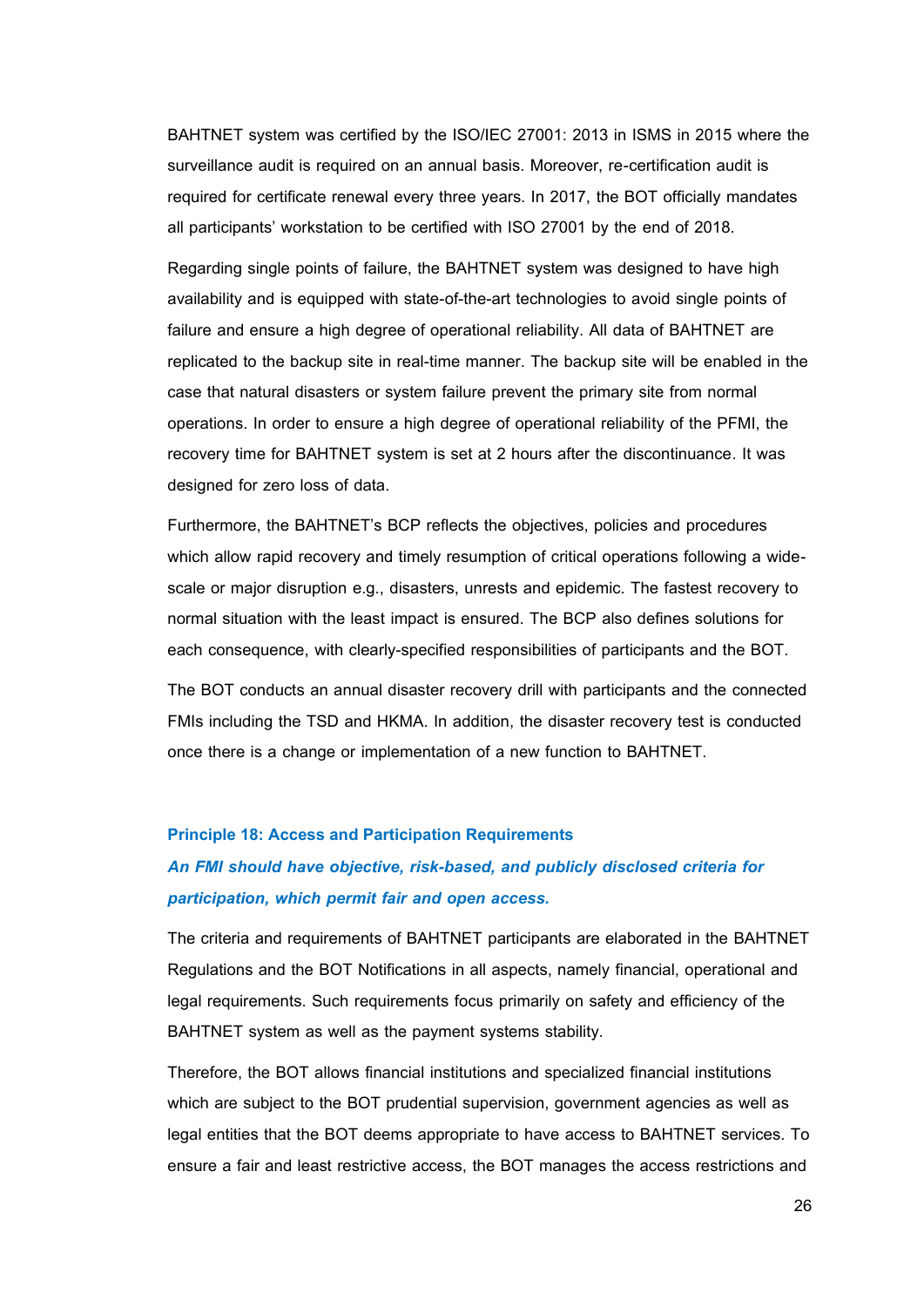requirements, i.e., periodically review the criteria upon a policy change as well as examine and monitor participants' ongoing compliance. All of the regulations and notifications related to the criteria and requirements for participants are publicly disclosed on the BOT's website and circulated to all BAHTNET participants.

As part of BAHTNET's risk management, all participants are requested to submit their BCPs and annually organize a drill of their contingency plans. The BOT also imposes additional control and safety standard for BAHTNET workstation subsystem requiring all participants to have their workstation subsystems certified to ISO 27001, to enhance the safety and security of BAHTNET as a whole. The BOT closely monitors financial institutions whose risk profile deteriorates and coordinates with the BOT's Supervision Group or relevant supervisors for necessary actions.

#### <span id="page-26-0"></span>**Principle 19: Tiered Participation Arrangements**

# *An FMI should identify, monitor, and manage the material risks to the FMI arising from tiered participation arrangements.*

BAHTNET has 2 types of participants, namely, direct participants and associate participants. Direct participants are granted the BOT's permission to use BAHTNET services, whereas associate participants have the permission to use BAHTNET services via direct participant's BAHTNET Workstation Subsystem. Both direct and associate participants have to comply with the BOT Regulations related to BAHTNET in order to identify, monitor, and manage any material risks. They are also required to open their own currents or settlement accounts in BAHTNET and to directly submit required information as prescribed in the BAHTNET regulations.

The BOT examines all participants' nature of business. The BOT also invites those who expect small transfer volume to join BAHTNET as associate participants. In this respect, the BOT continuously monitors the activities of associate participants to ensure that their volumes and values are still within the appropriate capacity that direct participants can handle. The activities that could induce risks will be identified and managed accordingly.

The analytical work identifying potential risks from the customers of BAHTNET participants has been conducted. Only a small portion of third-party transactions in both volume and value were initiated by non-subsidiary customers and they currently pose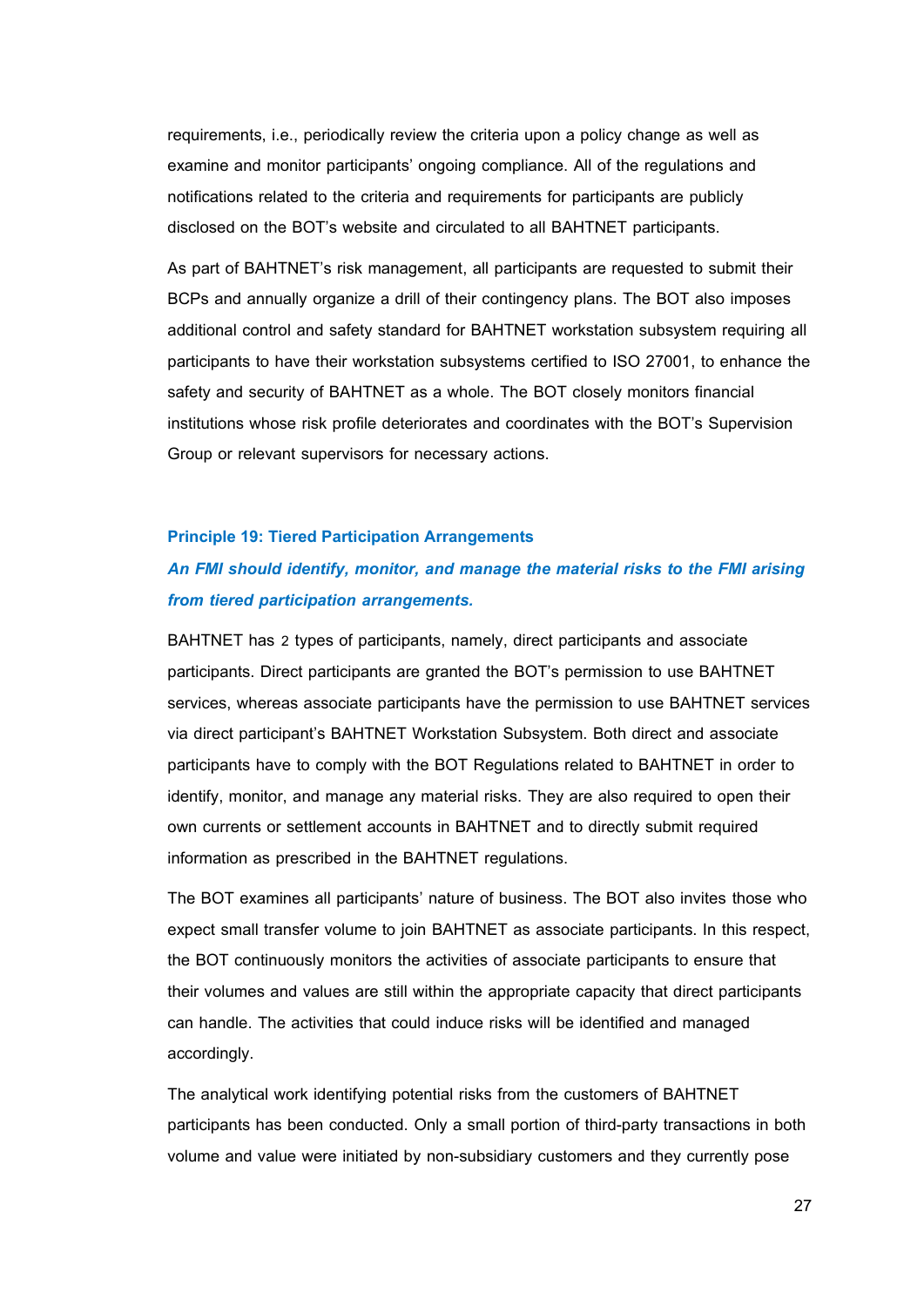no concentration risk and are already covered by the liquidity facilities. The BOT will regularly review and conduct related analytic work.

#### <span id="page-27-0"></span>**Principle 21: Efficiency and Effectiveness**

# *An FMI should be efficient and effective in meeting the requirements of its participants and the markets it serves.*

As a national financial infrastructure, BAHTNET is designed to provide smooth interbank funds transfer and settlement services, to support financial and capital markets' transactions and maintain financial stability of the country. BAHTNET provides smooth services that meet the needs of its participants, namely interbank funds transfer, third party funds transfer, as well as capital and retail payment settlements. Additionally, BAHTNET provides the PvP settlement service between THB and USD to mitigate the FX settlement risk for its participants.

In case of a new initiative for system development driven by a change in payment environment and new technology, the BOT will discuss with relevant stakeholders including BAHTNET Advisory Group (AG) as well as other central banks to ensure an exchange of their views and capability among related parties in coping with the updated insights. The consultation forum with the advisory group is established as an important mechanism to ensure that services are provided in alignment with participants' needs. BAHTNET AG comprises representatives from the Thai Bankers' Association, the Association of International Banks, Specialized Financial Institutions (SFI), and the TSD.

A development of new features or functions will be discussed with the BAHTNET AG to ensure that specific initiatives meet the needs of BAHTNET participants and the market, as well as being in line with international standards. The BAHTNET AG consultative meeting is held when necessary or at least annually. A specific working group can be set up under this framework in order to tackle the topic of interest.

Another mechanism to ensure that BAHTNET meets participants' needs is an industry survey. In general, participants' survey are undertaken when the BOT plans any feature improvement for BAHTNET. Furthermore, the BOT hosts hearing sessions with all participants as a 2-way communication platform for the announcement of plans, training, and industry wide testing.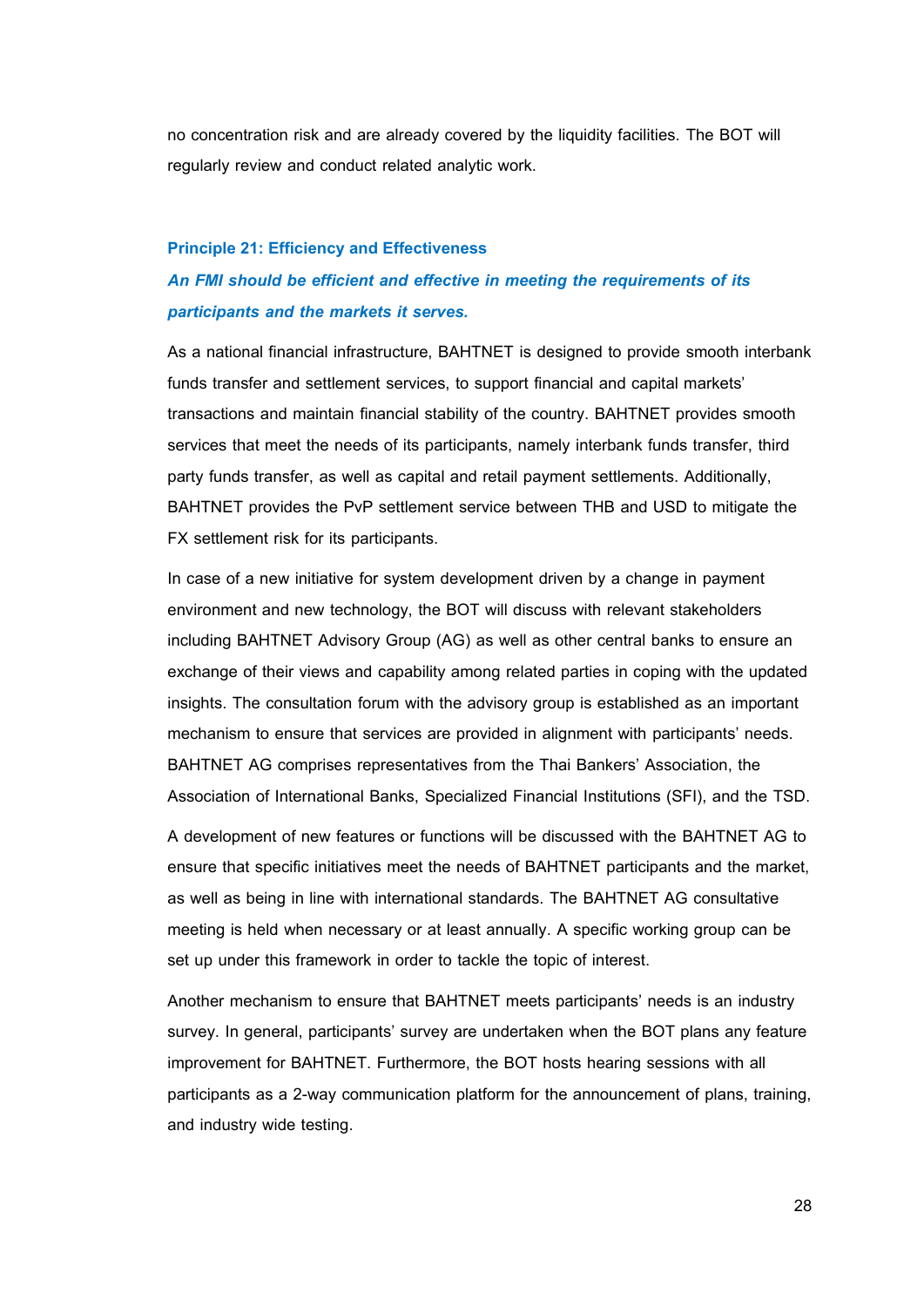In term of pricing, the BOT implements a cost recovery pricing policy, which means that the fees levied on participants must cover the BAHTNET operating cost. The pricing policy is reviewed at least every 2 years or when there is a significant change to the BAHTNET environment.

#### <span id="page-28-0"></span>**Principle 22: Communication Procedures and Standards**

*An FMI should use or at a minimum accommodate relevant internationally accepted communication procedures and standards in order to facilitate efficient payment, clearing, settlement, and recording.*

BAHTNET has adopted internationally accepted communication standards which ensure communication between the BOT and participants in a timely, reliable, and accurate manner.

BAHTNET relies on 2 types of networks to communicate with participants: SWIFT Network (SWIFTNet) and BOT network (BOTNET/X). SWIFTNet uses communication in the SWIFT format and allows participants to develop an in-house system linkage for straight-through processing (STP) through the BOT. Meanwhile BOTNET/X is a Virtual Private Network (VPN) for which messages are in XML format developed in accordance with the SWIFT format. Note that BOTNET/X is a backup channel for SWIFT participants in the event that SWIFT is unavailable.

On communication channels, participants are able to connect with BOTNET/X through:

- BAHTNET Web channel: All BAHTNET participants are required to use this channel to inquire their information e.g., transaction status, account movement, reports, and etc.
- Host-to-Host Channel: the BOT uses this channel to link with the TSD to facilitate securities settlement as well as funds transfer transactions between government agencies and the Comptroller General's Department.

On message format, there are 2 types of message standards adopted in BAHTNET;

 SWIFT FIN Message: SWIFT participants can use SWIFT FIN Messages e.g. MT202 to send funds transfer messages and MT103 to send third-party funds transfer messages. BAHTNET will automatically convert the messages to BAHTNET XML format for settlement and further process. The messages are then converted back to SWIFT FIN message for transmission.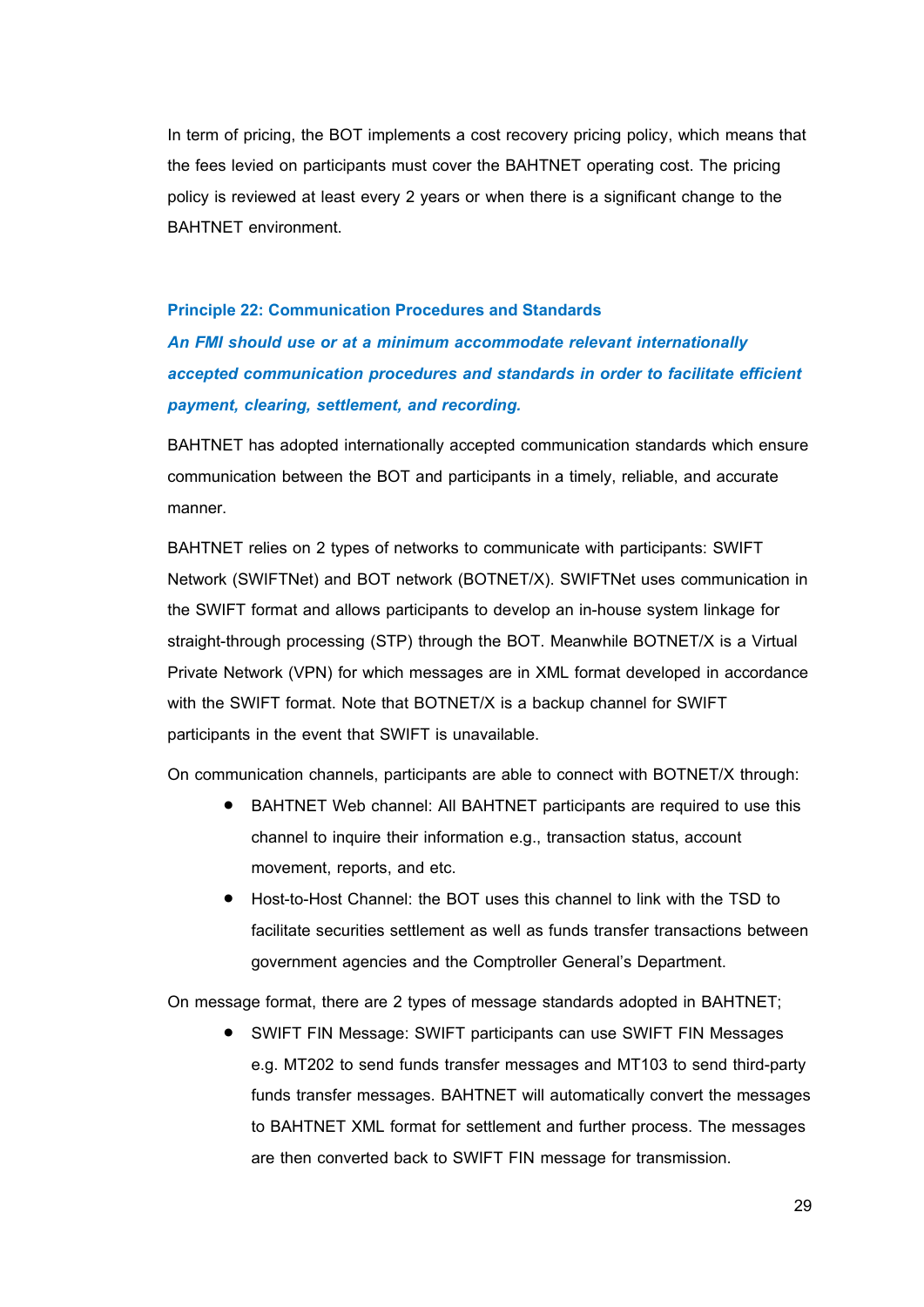BAHTNET XML: Non-SWIFT participants communicate via BAHTNET Web channel in BAHTNET XML format.

Communication between BAHTNET and USD CHATS is through Virtual Private Network (Internet Protocol) of international service providers. Transactions in the BAHTNET and USD CHATS systems are matched through the Cross Currency Payment Matching Processor (CCPMP) which is developed and owned by the HKMA.

#### <span id="page-29-0"></span>**Principle 23: Disclosure of Rules, Key Procedures, and Market Data**

*An FMI should have clear and comprehensive rules and procedures and should provide sufficient information to enable participants to have an accurate understanding of the risks, fees, and other material costs they incur by participating in the FMI. All relevant rules and key procedures should be publicly disclosed.*

The rules and procedures, operational process of BAHTNET and other related systems/sub-systems are stated in the following documents;

- EFS
- **BAHTNET Service**
- $\bullet$  ILF
- $\bullet$  SRS

Although most documents are disclosed to the public, some are restricted for participants only as described below:

1. Public information such as rules, regulations, guidelines statistics, quantitative information, fee, Payment System Annual Report, and related articles/research are disclosed on the BOT Website.

2. Restricted documents such as BAHTNET user manual, meeting documents and attachments, training documents and annual BCP documents are on the Payment Systems' Corner of the BOT Website.

<span id="page-29-1"></span>The BOT ensures participants' understanding of the rules, procedures and the risks associated with BAHTNET through training and system testing.